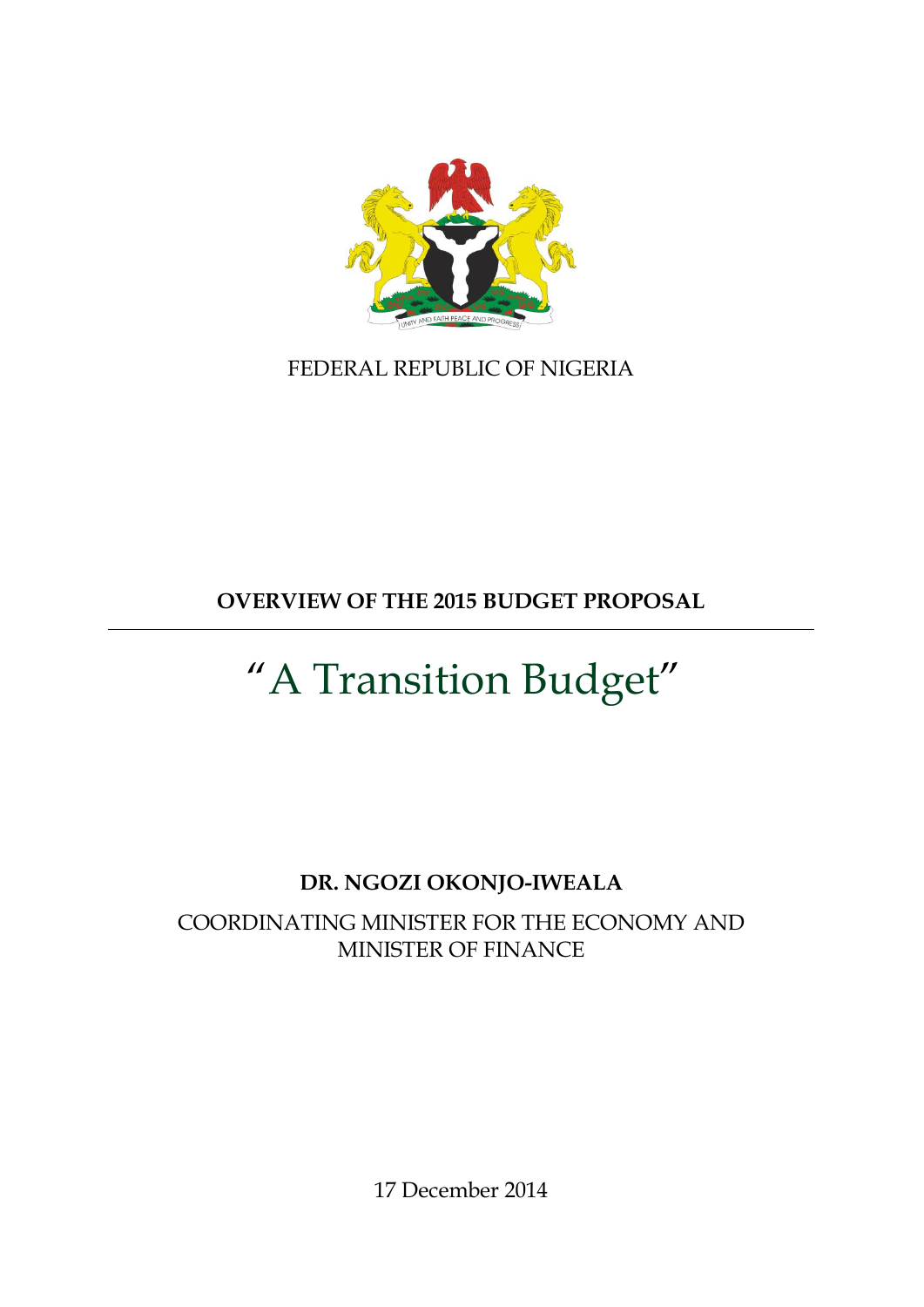# **PROTOCOL**

- 1. I am pleased to welcome you all to this public presentation of the proposed Federal Government Budget for 2015. As I present the fourth budget of this Administration which is the last before the general elections, I can say with confidence that significant achievements have been recorded by the federal government to deliver on its commitments. Let me first express my profound appreciation to H.E President Goodluck Ebele Jonathan whose leadership and commitment have made economic achievements possible. Let me also thank H.E Vice President Namadi Sambo whose guidance on numerous issues have been most impactful. Most of all my colleagues in the Economic Management Team have worked so hard to make our achievements visible.
- 2. I would also like to acknowledge the efforts of the Leadership of the National Assembly and its relevant committees for their contributions to the budget process. Over the 2011 – 2014 period, the Federal Government Budgets faced some difficulties before their eventual finalization. Both the Executive and the Legislature have taken the necessary lessons from this, and we have thus far, seen smoother collaboration on the preparation of the 2015 Budget. I thank the leadership and membership of the National Assembly for this cooperation.
- 3. Let me also thank the Members of the Federal Executive Council and particularly my fellow honourable Ministers for their understanding, especially with the challenge of having to draw up their budgets within limited resources imposed by our fiscal restructuring exigencies. I would also like to acknowledge the efforts of all other stakeholders including the press, the organized private sector, civil society organizations and especially the staff of the Budget Office of the Federation and the Ministry of Finance for their contributions and hard work in preparing the Budget.
- 4. Finally, I want to thank the Nigerian public. As I move around the country, I have never felt so much sympathy, respect, and support as I have felt from members of the Nigerian Public. Thank you for understanding that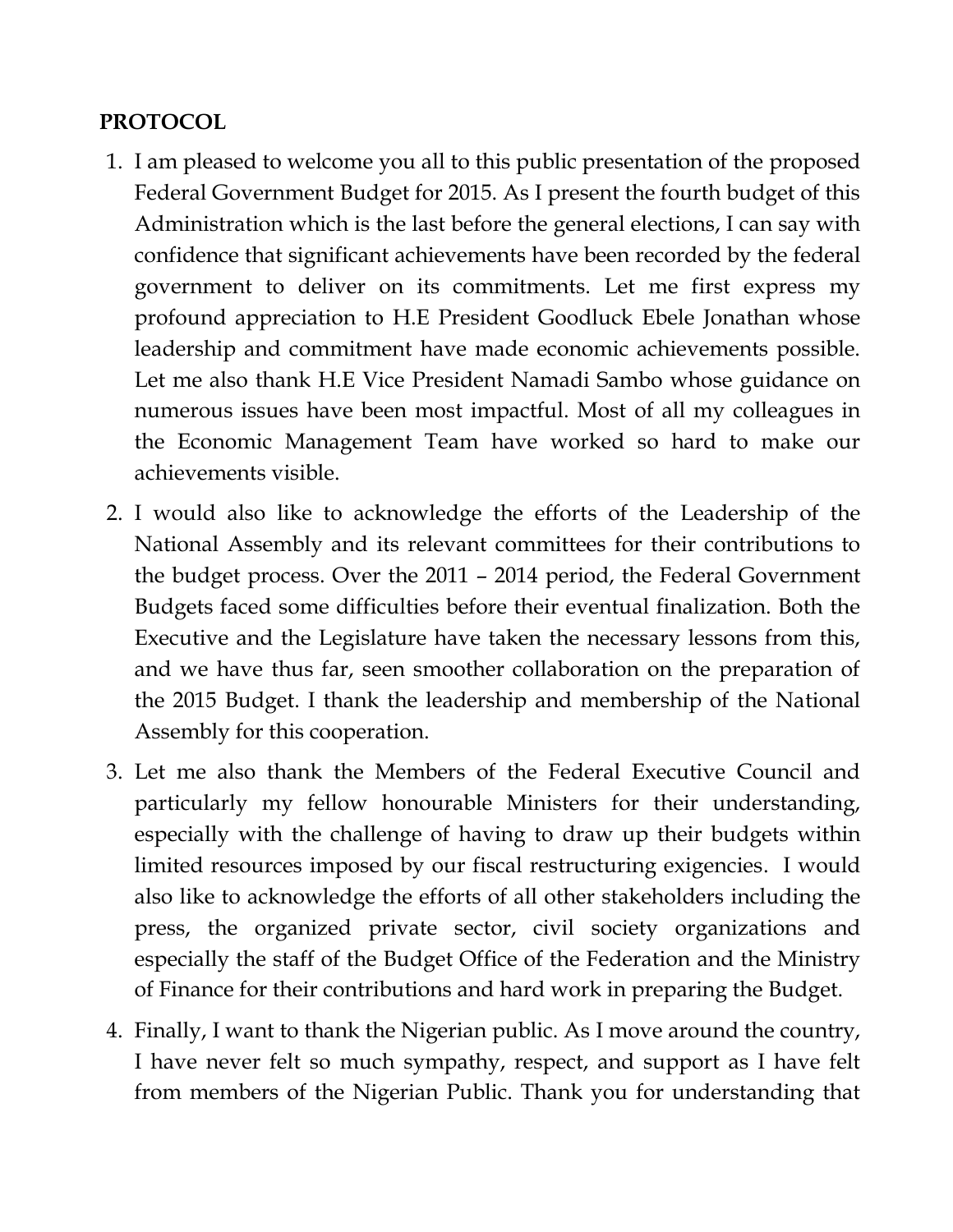these are challenging times, thank you for understanding that my team and I are doing our best to keep the economy on a steady course. Truly, the Budget is our collective statement – a product of many constructive contributions - which has enabled us to prepare the Budget under the very difficult circumstances the nation is going through.

5. Ladies and Gentlemen, before I go further, I will like to say a few words on the 2014 budget and its implementation.

#### **REVIEW OF THE 2014 BUDGET IMPLEMENTATION**

- 6. We are approaching the end of a particularly difficult fiscal year that brought us quite a few obstacles as we moved ahead on the chosen path of fiscal consolidation and inclusive economic growth.
- 7. There have been challenges to the realization of the 2014 Budget revenue projections. For a number of reasons chief among which is oil pipeline vandalism and the resulting "shut-ins", we faced a quantity shock in the sense that the quantity of oil produced averaged about 2.2 million bpd in the first 3 quarters of 2014 according to NBS data, falling short of the 2.38 million bpd projected in the Budget. The effects of this quantity shock is further compounded by the more recent price shock, with prices crashing from a peak of about \$114 pb earlier in June, to around \$58 pb now, which is below the Budget benchmark price of \$77.5 pb for this year. As a result, revenues will fall short of the Budget targets of N3.73 trillion. As at the end of October, total revenues were about N2.72 trillion, so we won't know the extent of the shortfall until government closes its books at the end of the year.
- 8. But in spite of this challenge, we have managed to keep the country running. Recurrent Expenditure is being paid and government is running. We are aware of some MDAs, e.g. Education, where salary payments are delayed due to glitches in IPPIS. This is being rectified and all will be paid this December. Capital expenditure however has suffered. We could not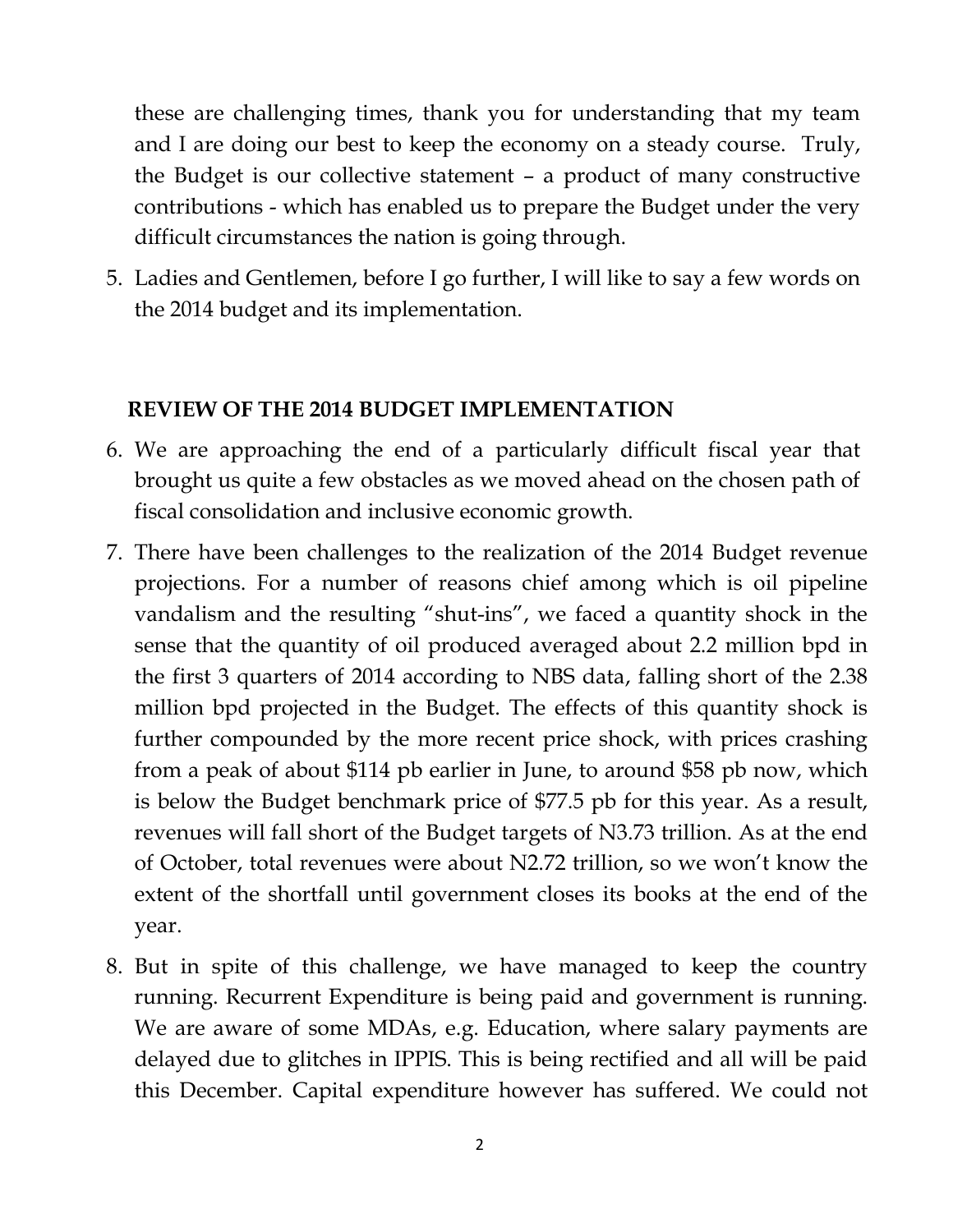cashback N100 billion of 3rd quarter capital and have not been able to release 4th quarter capital. Nevertheless, we have managed to keep most of our priority projects going with the support of SURE-P resources. Of the N1.12 trillion in the Budget, the sum of N610 billion has been released (as at the end of October) with N465 billion of this amount only fully cashbacked. About 83.5 percent of the amount cash-backed had been utilized by MDAs as at the end of October.

- 9. The implementation of the SURE-P Budget improved in 2014. We voted a sum of N268.37 billion for various social safety net programmes and infrastructure projects. So far, N208.3 billion or a very robust 78% of this amount has been spent on various job creation initiatives and infrastructure projects. The SURE-P programme continues to support Social Safety Net programmes like *Save One Million Lives* which has saved over 631,250 lives by giving renewed priority to health interventions including nutrition, prevention of mother to child transmission of HIV, malaria control, and routine immunization.
- 10.Job creation efforts under SURE-P are doing well with the Graduate Internship Scheme (GIS) hiring and deploying 13,339 graduates so far and the Community Services, Women and Youth Employment (CSWYE) creating nearly 120,000 jobs for youth with a minimum of 3,000 in each state and the FCT. Several infrastructure projects across the country – such as the Lagos-Kano railway, the Abuja-Lokoja road, and the rehabilitation of the Benin-Ore-Shagamu road – were completed or advanced through SURE-P resources. The Ministry of Finance continues to publish the SURE-P savings in the newspapers every month to ensure transparency, and I assure you that our savings from fuel subsidy removal have been put to good use for the benefit of all Nigerians.
- 11.Ladies and Gentlemen, let me now turn to the 2015 Budget and take a few moments to provide some context.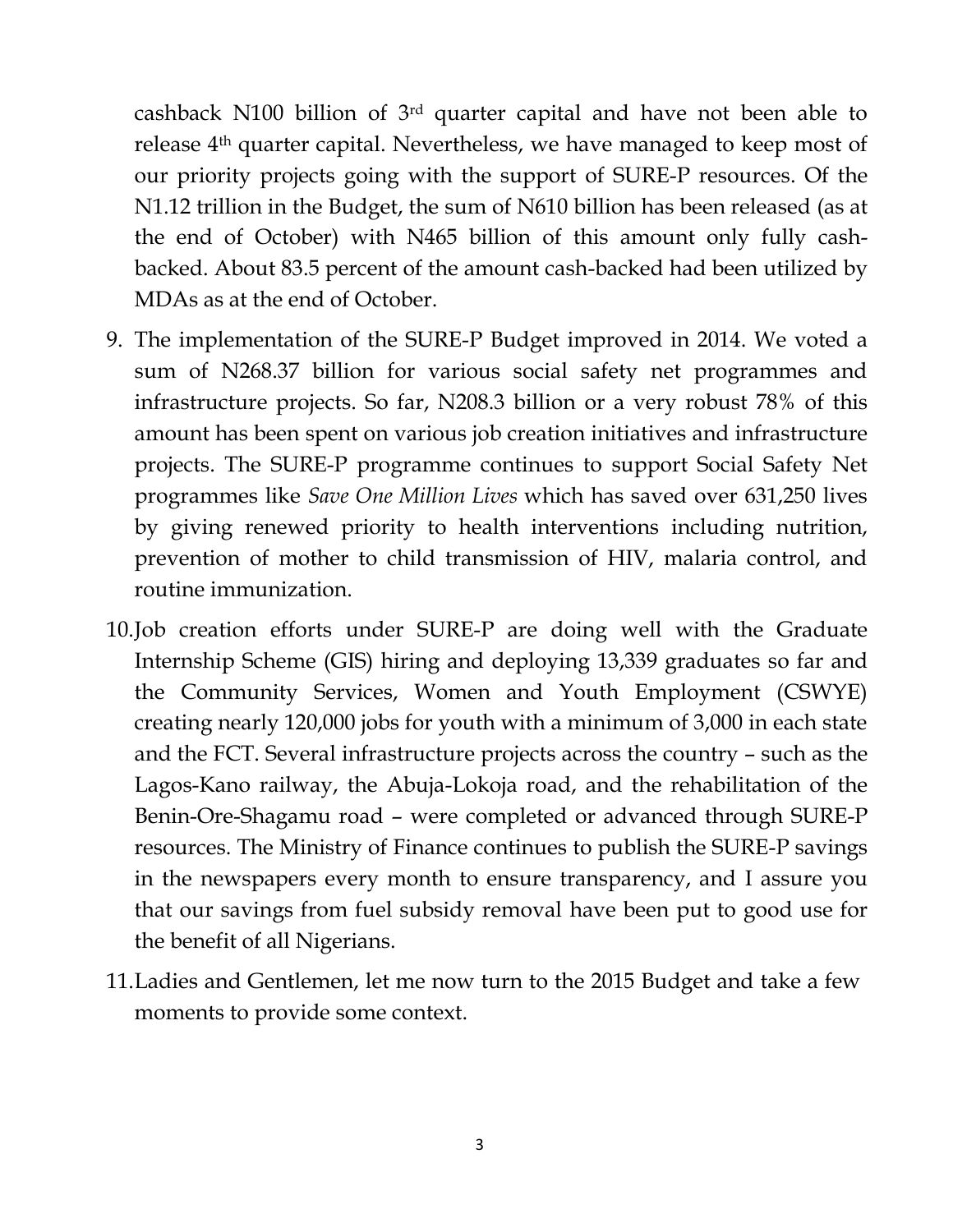## **GLOBAL ECONOMIC DEVELOPMENTS**

- 12.Today, as you all may know, the global economic environment is fraught with uncertainties. We observe weaker-than-expected growth in major economies. Economies like those of the US and the UK are doing slightly better than others with projected GDP growth slightly above 2 percent in 2014 and 2015. Whereas, other economies like Japan, where "Abenomics" is under trial following two straight quarters of economic contraction, and the Eurozone are expected to record less than 2 percent growth rates in 2014 and 2015, according to the IMF.
- 13.Not immune to trends in the advanced economies, emerging economies like the "BRICS" which sustained global growth in recent years are now experiencing a slowdown. China, which has been growing at better than 9 percent annually is now expected to grow at 7.4 percent in 2014 and 7.1 percent in 2015. Russia and Brazil are facing stagnation with growth expected at only 0.2 percent and 0.3 percent respectively in 2014, and 0.5 and 1.4 percent respectively in 2015, but India's projected growth will average a decent 6 percent over the next two years.
- 14.Overall, the IMF in October 2014, revised downwards its projection on global growth to 3.3% and 3.8% for 2014 and 2015. So, Ladies and Gentlemen, the message I want to pass across here is that the world economy is not in good shape over the short to medium term. On the back of this weak global growth performance comes the recent steep drop and incredible volatility in the price of oil – a phenomenon that impacts us greatly. This steep price decline, of about 49 percent so far this year, has come as a result of weak demand from our biggest markets and a supply glut that involves the arrival of new oil producers in Africa and increased exploitation of shale oil and gas in the U.S.
- 15.Our economy, which is quite integrated into the global economic system, is much affected by these lower prices and weak demand. Our markets have shifted. The US no longer imports our oil since it has its own. India and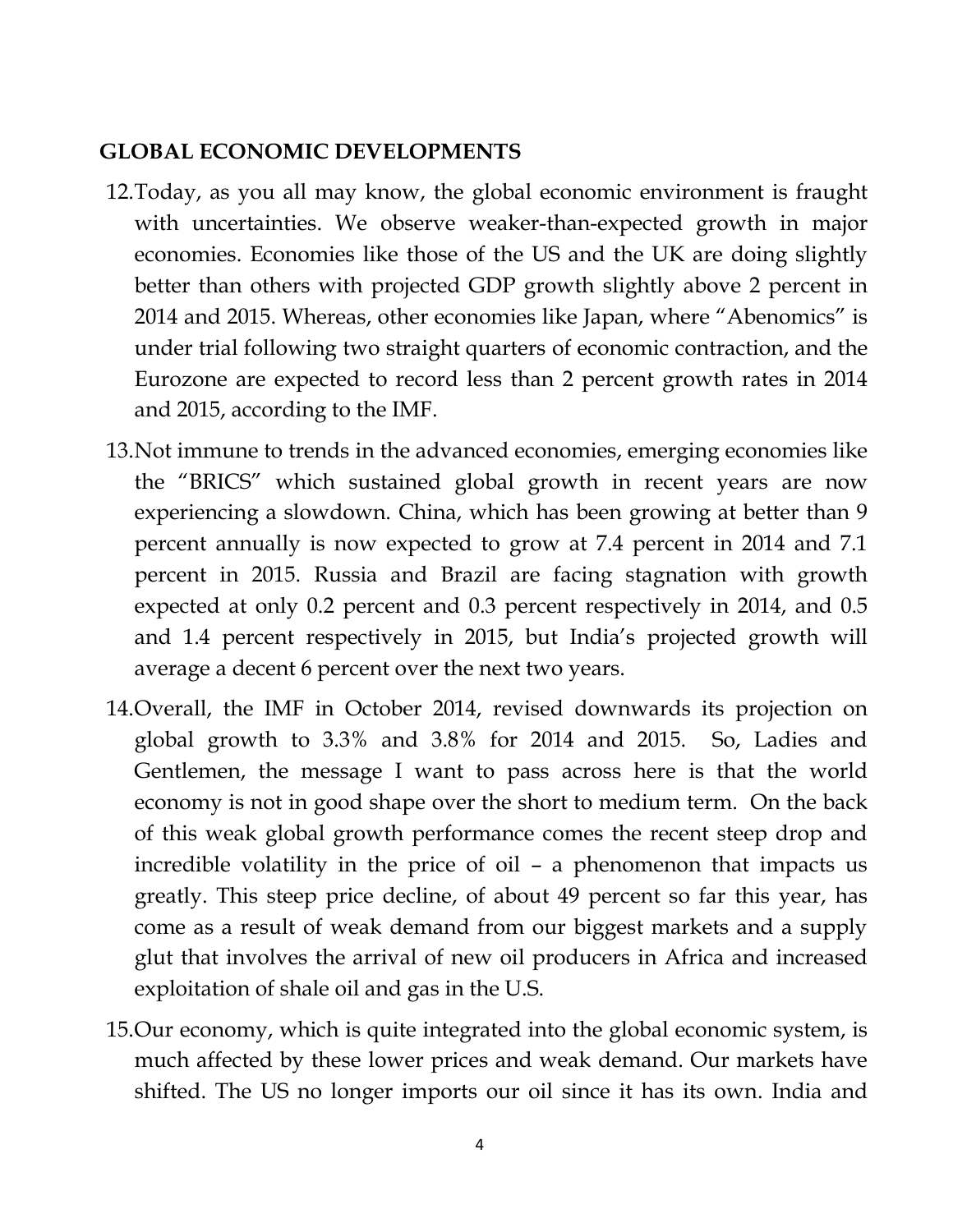China are now amongst our biggest markets. In particular, demand for our crude oil which according to the National Bureau of Statistics made up 71.8 percent of total exports in the first 3 quarters of 2014, is expected to slow down on the back of the economic outturns in the BRICS countries (especially Brazil, India and South Africa) and the Eurozone (particularly Spain, the Netherlands, and France). These two blocs of countries account for at least 25.8 percent and 25.3 percent of our crude oil exports respectively, based on the NBS Quarter 3 figures.

- 16.But the fall in oil prices is not happening for the first time. We experienced it in the 1980s when prices fell to \$8 per barrel and the economy fell into recession with GDP contracting by at least 8 percent in 1986 and 1987, and we had to turn to international financial institutions for budget support. We also experienced a price shock in 1998 when oil prices fell below \$10 per barrel, and our economy was yet again gripped by stagnation with growth of 0.47 percent in 1999 according to World Bank data. These were very difficult times and we were losing as much as 3 percent growth in GDP as a result of oil price volatility. Many people will also recall that salaries could not be paid for many months on end during these periods.
- 17.We however learnt a few lessons, which was why in 2003/04 we created the Oil-based Fiscal Rule otherwise known as the benchmark budget price and the Excess Crude Account into which we saved the difference between the market price of oil and the budget benchmark. As a result, we were able to build up the account to around \$22 billion by 2008. So when the crisis hit in 2008, we were able to get out of it by drawing on the savings in the ECA. But as soon as we got out of that 2008/09 crisis, our memories faded and we forgot the lessons of the hard times. Arguments that we should have a higher benchmark and spend now because rainy days are here were raised. Constitutional issues against the ECA were also raised, all conspired to stop us from saving as much as we should have.
- 18.Understandably, people are scared now and a lot of criticism is flying around. We welcome the constructive criticism that some observers and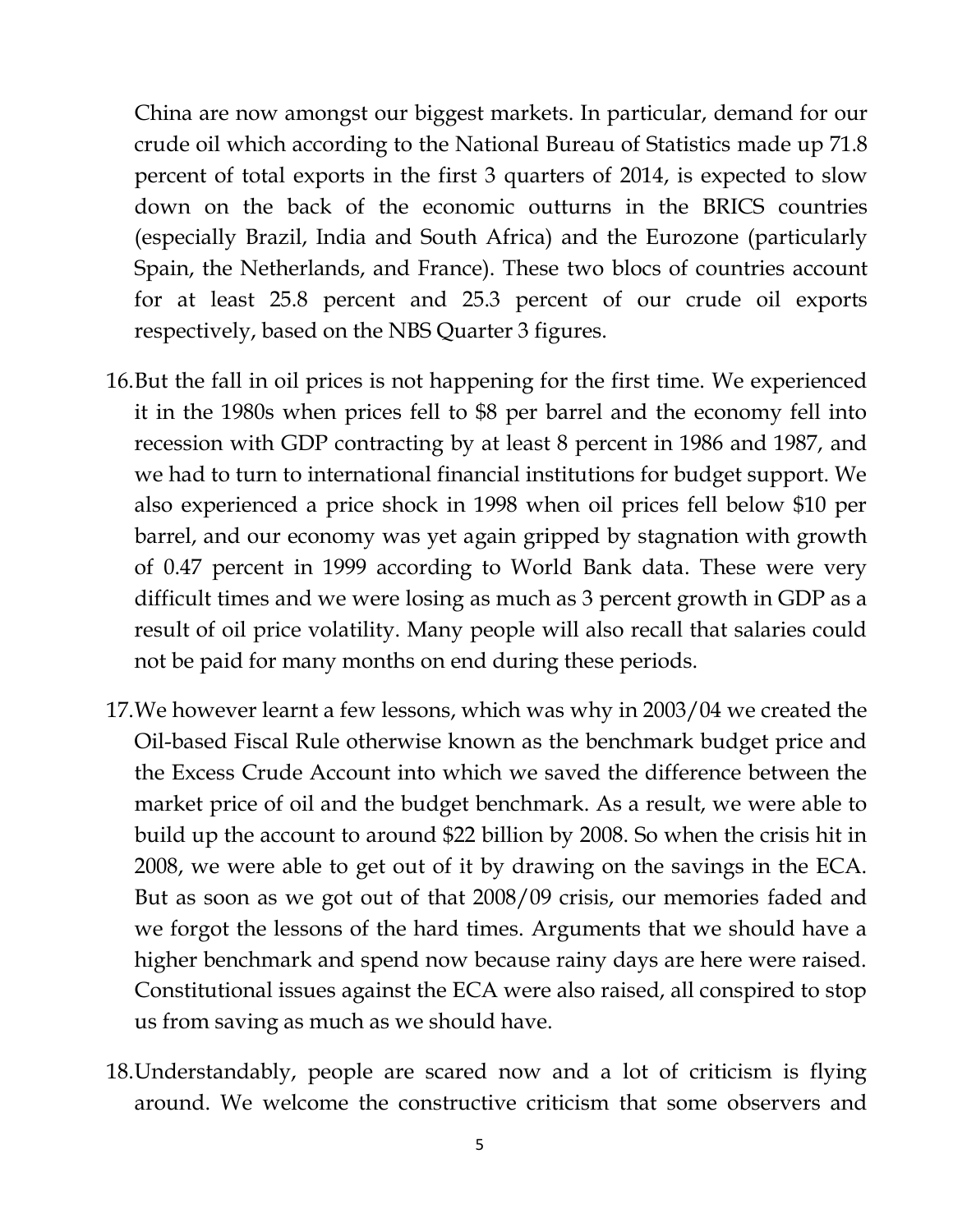commentators like Mr. Bismarck Rewane, Dr. Ayo Teriba and Prof. Akin Iwayemi have brought to the table. But we should beware of some armchair critics whose analyses are not only bogus but are not founded on facts. When we proposed reasonable budget benchmarks that will allow savings, many of these same critics criticized government saying it was ridiculous to save for a rainy day when it is raining and there are many needs.

19.As I continue to emphasize, we in the Economic Management Team have been very clear to the country on the implications of oil price and quantity shocks. We were therefore not taken unawares when oil prices came tumbling down for the second time in six years! Let me read to you an excerpt from a Channels Television interview in 2013, where I argued that an "\$80 benchmark price will hurt our economy". These were my words:

*"… in our view, current global oil prices are not sustainable. There are two reasons for this: (a) possible reduction in global oil demand... (b) Increased global oil supply as new discoveries in Africa and elsewhere come on stream"*.

20.Now several of these critics are coming to ask why there are no savings in the ECA, why we need to tighten our belts now. They criticized saving now they wonder why we didn't save. They criticized borrowing and now they want us to rush out and borrow. They want us to depend on others for solutions rather than on ourselves. I say Nigeria has outgrown this and, against all odds, we still had \$4 billion in the Excess Crude Account as a buffer. It is far from enough since we have already used \$1 billion to pay oil marketers but it can help us manage our way for a couple of months, enough for short- to-medium term measures typically used to deal with this kind of situation to kick in. By the way, two papers today, Guardian, Nation & Premium Times, say \$1 billion is missing from the ECA. It is a lie. We used it to pay oil marketers and published the same in the papers on December, 2, 2014. So many lies and misinformation are being peddled now to scare people and smear the government. Please beware. Yes, times will be tough but if we work together we will weather the storm. Ladies and Gentlemen, what we need to tell ourselves is that "**Panic is not a**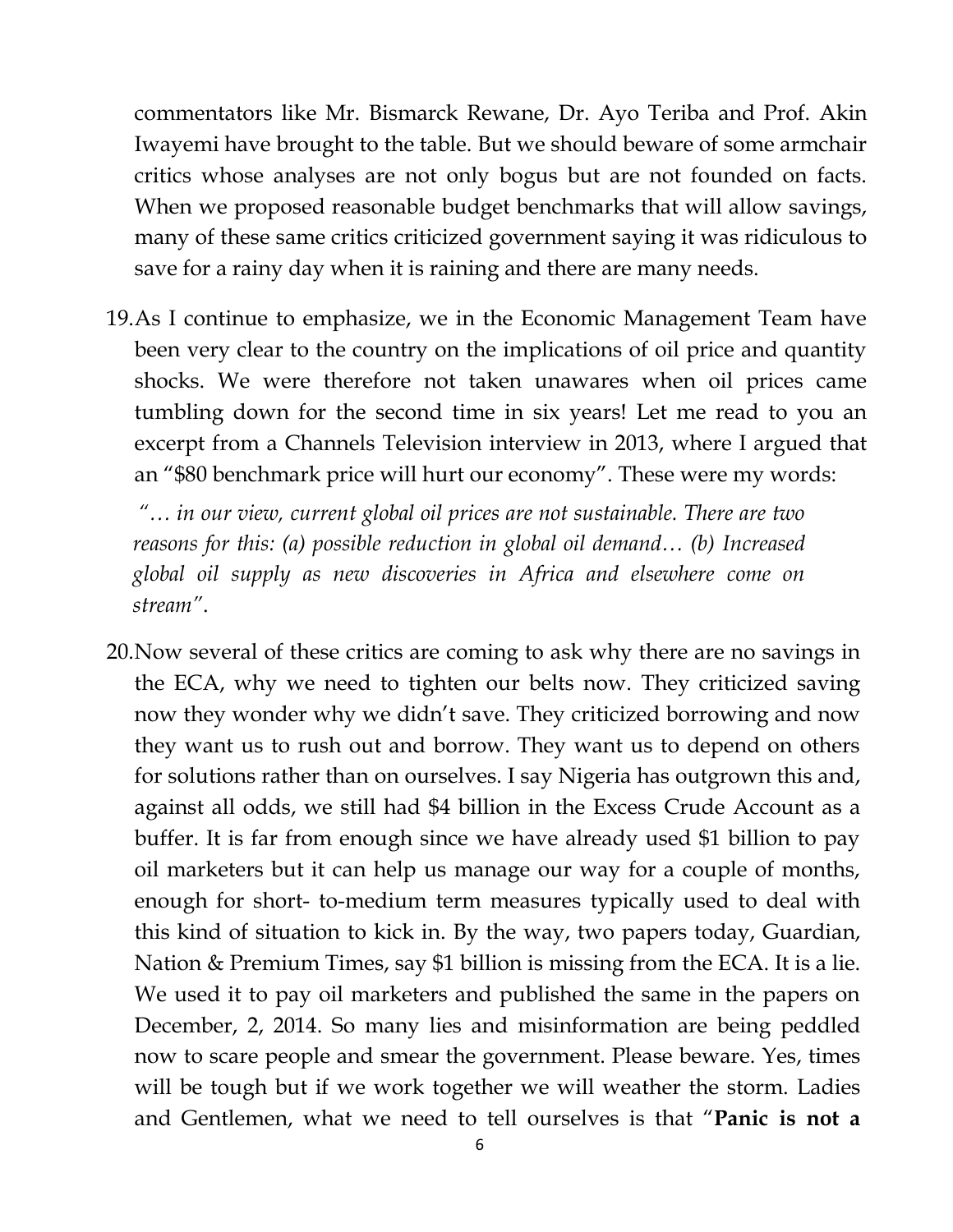**strategy**". What is necessary is a systematic and focused approach and that is what we propose to Nigeria.

- 21.We should see these challenging times as times of opportunities to further move this economy on the right path. Luckily, this Administration had taken to diversification seriously and began to make inroads prior to this time. The Non-Oil Sector, whose growth has averaged about 8 percent in the last few years is the primary driver of growth in the economy unlike the Oil Sector which is actually contracting.
- 22.Other evidence of this diversification can be seen in the Agriculture sector, where Food Imports declined from N 1.1 trillion (\$6.7 billion) in 2009 to N 684 billion (\$4.35 billion) in 2013 and continues to decline, according to the National Bureau of Statistics. NBS data on consumer price index for the month of November 2014 also shows that inflation eased for the third consecutive month from 8.1% to 7.9%, as a result of slower rise in food prices. So the efforts of government to boost food production all across the country are paying off.
- 23.This year alone, we added 12 million MT of food to our domestic food supply according to Ministry of Agriculture data. These include maize: 6.13 million MT; rice: 3.25 million MT; cassava: 2.12 million MT, amongst others. Despite the naira devaluation, there has been a very marginal increase in food prices due to increased food harvests. Nigerians are not paying more for food despite the devaluation, because agriculture is working. Commodity prices monitored and published by the NOVUS Agro Nigeria Commodity Index buttress this assertion.
- 24.For example, the wholesale price for beans in Bodija market Ibadan was 18,500 (100kg) on October 10th 2014 and did not change by December 15th. In Dawanu market in Kano, the wholesale price for maize (white) (100kg) was 5,500 in October 10<sup>th</sup> and this declined to 4,933 by December 15<sup>th</sup>. In Mile 12 market in Lagos, the wholesale price for gari (white) (60 kg) was 5,500 in October 10<sup>th</sup> and increased slightly to 5,643 by December 15<sup>th</sup>. In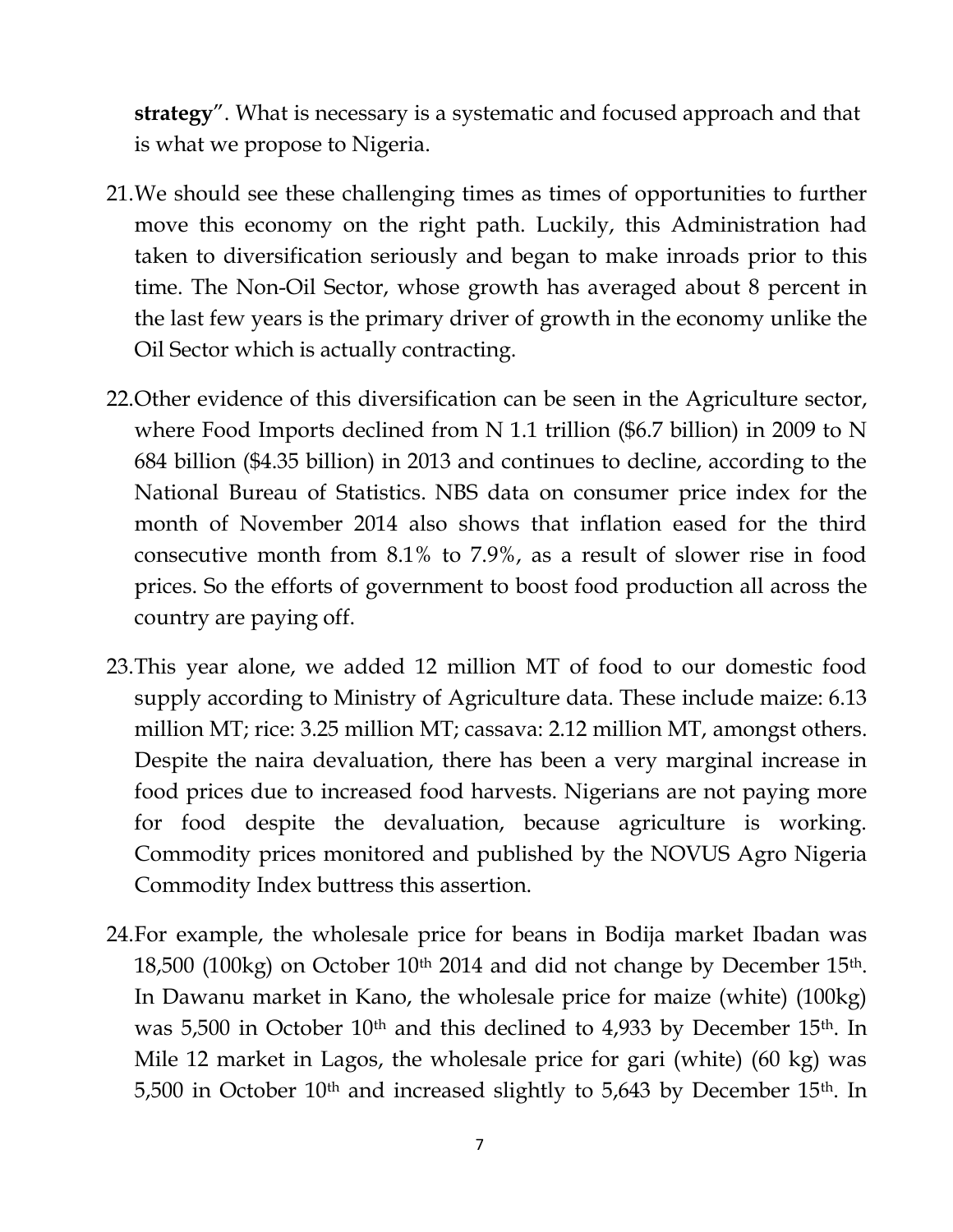Ogbete market in Enugu, the wholesale price for beans, gari (white) and sorghum did not change between October 10<sup>th</sup> and December 15<sup>th</sup>, but the wholesale price of gari (white) (100 kg) declined from 6,800 to 3,800. So the prices of foodstuff have remained relatively stable. Even as of this morning, checks in various locations such as the Ugah and Achina markets in Anambra State, and the Central and Station markets in Kaduna showed relative stability in prices.

- 25.**C**apacity Utilization in the Manufacturing sector is now up to 54 percent, from around 46 percent in the first half of 2013. The sector is one of the fastest growing in the economy, recording about 15 percent real growth in the first three quarters of 2014. The Information and Communications Sector is also doing well. Recent data from the NBS shows that the sector, which has recorded double digit growth rates every quarter of this year with the latest being a 17.66 percent growth in the 3<sup>rd</sup> quarter, now accounts for nearly 10 percent of the economy.
- 26.In general, our recent GDP rebasing exercise shows evidence of a more diversified economy as the services sector now accounts for about 51 percent of the GDP against 26 percent before, while Agriculture and Industry (including the Oil and Gas Sector) which accounted for about 33 percent and 41 percent of GDP under the previous base now account for about 26 percent and 24 percent respectively under the new GDP. It must be said also that this government's diversification efforts also generated 1.2 million jobs in 2013 out of the 1.8 million new jobs needed each year. In 2014, we have so far generated about 500,000 jobs in the first half of the year.

#### **THE 2015 BUDGET –** *A Transition Budget & Hope*

27.So while in these uncertain times, Government will continue to take necessary steps to manage our domestic economy prudently, we now have to change gears and move to the next level. What we need is to continue the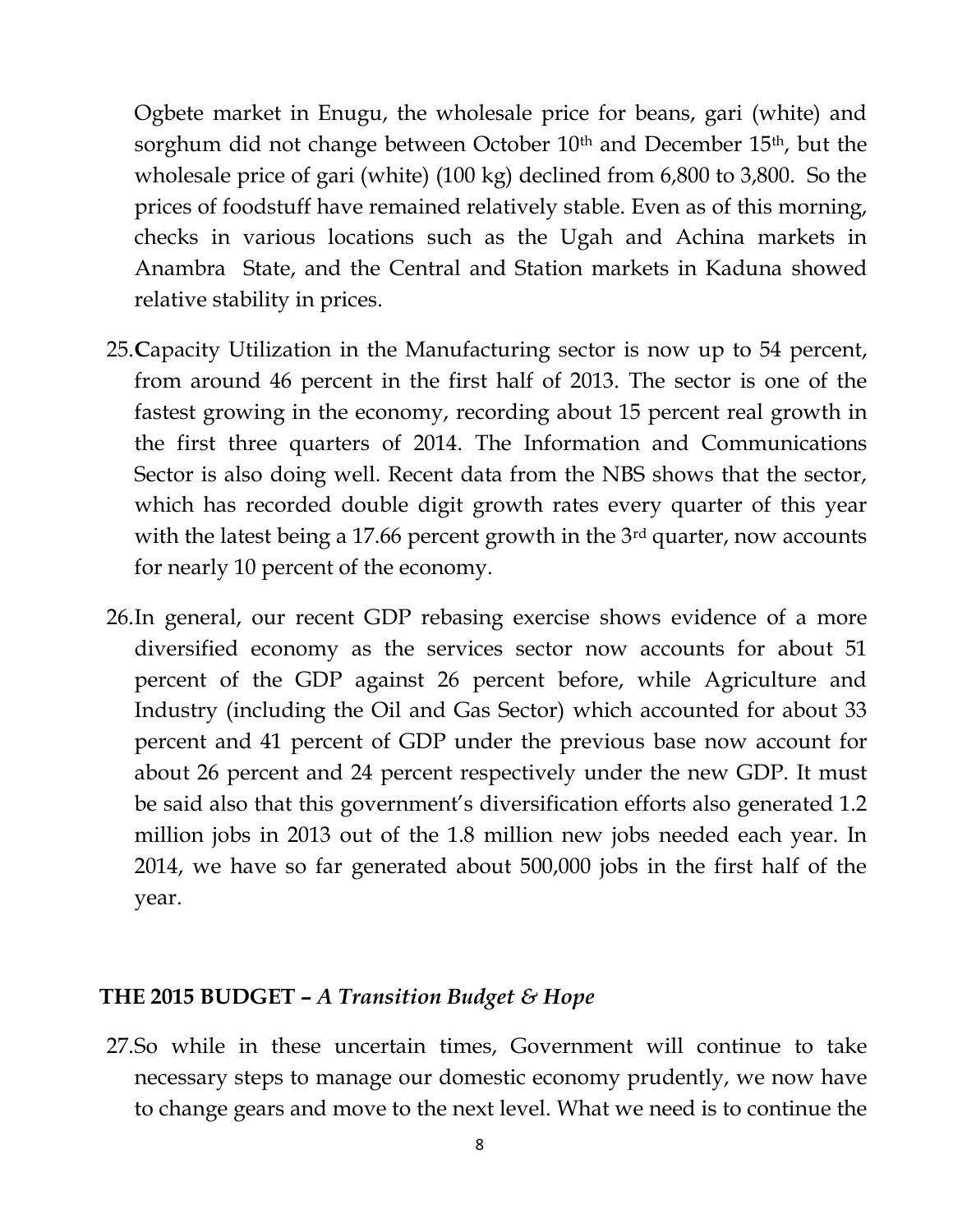push to deepen diversification in 2015, 2016, and 2017. Our economy and society must transit not only in its development focus, but also, its financing sources, spending priorities, as well as in wealth distribution. To this end, this Budget 2015 themed a "Transition Budget & Hope" will introduce a number of measures necessary to guide us through a difficult 2015 year and move us to deepen our efforts at becoming a non-oil economy, as well as tackling income inequality in our society.

#### **The 2015 Budget Parameters**

- 28.Now let me move on to the 2015 budget parameters. It has been a difficult time to put together the 2015 Budget which has come this late as a result of the developments we spoke about earlier in the international oil market. The 2015-2017 MTEF was prepared and transmitted to the National Assembly (NASS) early in September 2014 and we were gearing to have the 2015 Budget presented to the NASS in October. But shortly after transmitting the MTEF, oil prices began to fall precipitously, threatening the benchmark oil price of \$78pb proposed. This necessitated further engagements with the NASS and the benchmark was revised to \$73pb. But then, oil prices continued to fall leading to further revisions to \$65pb. These necessary changes in the MTEF since September are responsible for the late presentation of the 2015 Budget.
- 29.The scenario of rapidly declining oil prices is playing out. Nigeria cannot control the price of oil, but we can control our response to it. This is what we have done by proposing a benchmark of \$65pb. We recognize that prices might still fall further but we do not intend to revise the price further down as price intelligence indicates that prices might average between \$65 and \$70pb in 2015. This is however not an ironclad guarantee. So if prices fall outside this range, Government would have to introduce further measures.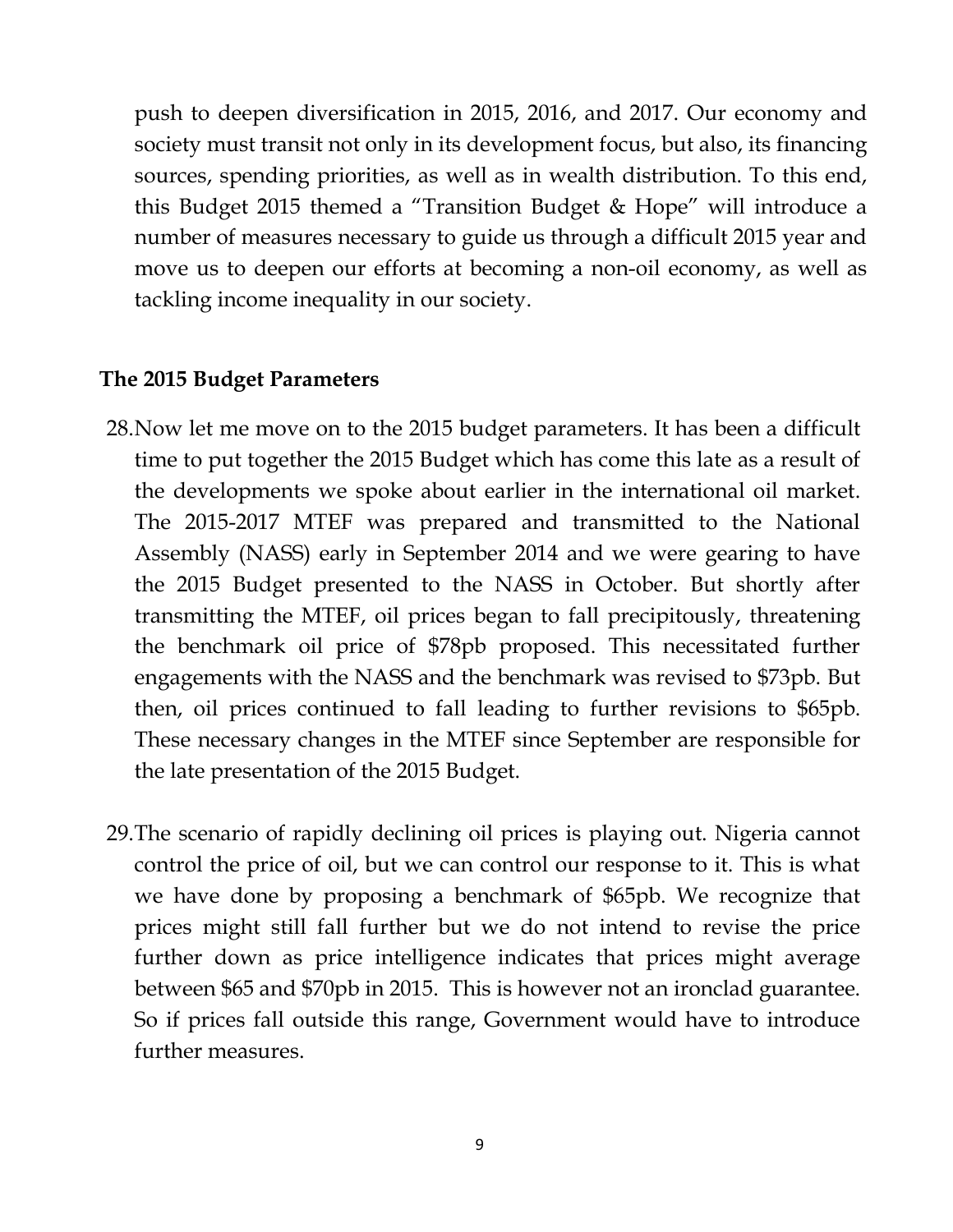- 30.In the light of the foregoing therefore, we have decided to work with the following estimates, which will result in a tighter and more challenging budget with the following parameters:
	- Oil production remains at 2.2782 million barrels per day;
	- Benchmark oil price of \$65/barrel;
	- GDP growth rate projected at 5.5%;
	- An exchange rate of N165 to the US Dollar;
	- Non-oil revenue (including non-Federation account) of N1,684.63 billion;
	- Fiscal Deficit of N755 billion (or 0.79 percent of GDP); and
	- Domestic Borrowing of N570 billion down from N571.9 billion in 2014
- 31.Now, the \$65pb represents a \$13 drop per barrel from the \$78pb (i.e., about N142 billion of FGN budget revenue) originally proposed to the National Assembly. To partly make up for this, we have taken steps in this Budget to introduce some short-to-medium term revenue and expenditure measures. Most of these measures are designed to kick-in towards the beginning of second quarter 2015 and will considerably boost the ratio of non-Oil revenues to Oil revenues.

## **Revenue (***Non-Oil)* **Measures**

32.*Independently Generated Revenues*: Over the last three years, Government has been working to increase its independently generated revenues (IGR) and has in fact, sustained an upward trajectory in IGR receipts. Actual receipts have continued to grow from about N182 billion in 2011 to N274 billion in 2013 and then, N328 billion as of October 2014. While this is encouraging, there are still leakages and incidences of non-remittance of requisite funds to Treasury by some agencies. Mr. President recently summoned a meeting with revenue generating agencies to address this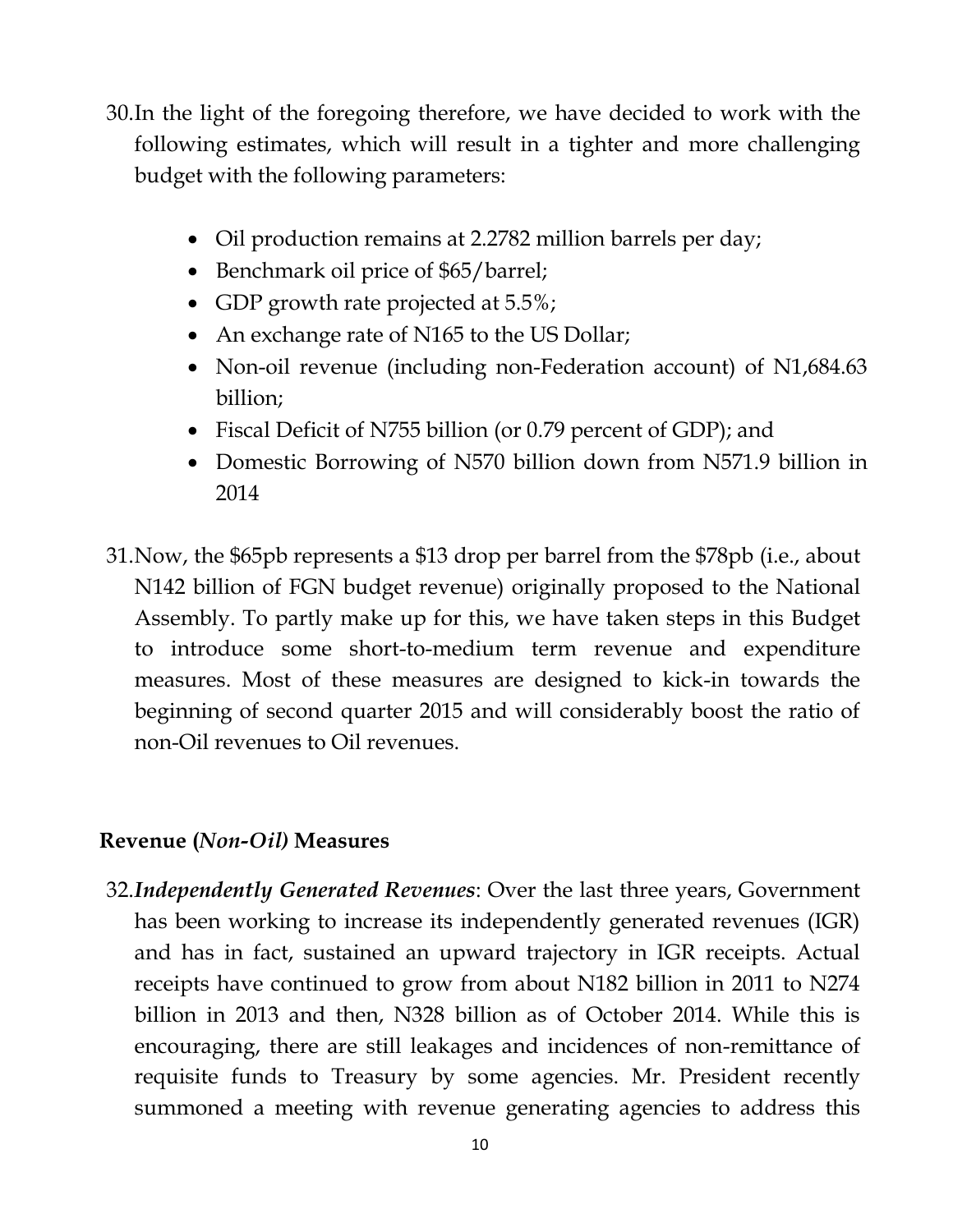issue, and subsequently issued an unequivocal directive to all revenue agencies to ensure remittance of their obligations to Treasury. With this strong support, we are working with the Banks to ensure strict compliance, and so we have projected IGR receipts of N450 billion for 2015.

- 33.*Tax Revenues:* In the short term, we are determined to improve tax revenues not by increasing tax rates as many have advised, but rather as a pro-people Administration, by first, strengthening our tax administration. We aim to plug leakages, increase the tax base and improve tax collection efficiency. In this respect, Messrs. McKinsey & Co. was engaged to work with the Federal Inland Revenue Service (FIRS) about a year ago, before the oil price drop, to enable FIRS improve on tax collection. I am pleased to inform you that so far this effort has already yielded additional non-Oil revenue of about N143 billion for Government in 2014. In 2015, we are ramping up the FIRS/McKinsey initiative to contribute an extra N160 billion in tax receipts and an aggregate of about N460 billion over and above the 2014 levels in the 2015-2017 period.
- 34.*Tax Waivers and exemptions:* Analysis shows that about 30 percent of those that received tax waivers from government especially under the pioneer status scheme now abuse the system. As a short-term measure, Government has commenced a review of the implementation of **pioneer status exemptions** to which is expected to unlock up to N36 billion of additional tax revenues in 2015.

## 35.*Luxury Surcharges*:

 A 10% import surcharge would be imposed on new *Private Jets* which is estimated to yield about N3.7 billion in 2015; 39% import surcharge on *luxury Yachts* which is estimated to potentially raise N1.6 billion in 2015; and 5% import surcharge on *luxury cars* which is estimated to yield about N2.6 billion of additional revenues.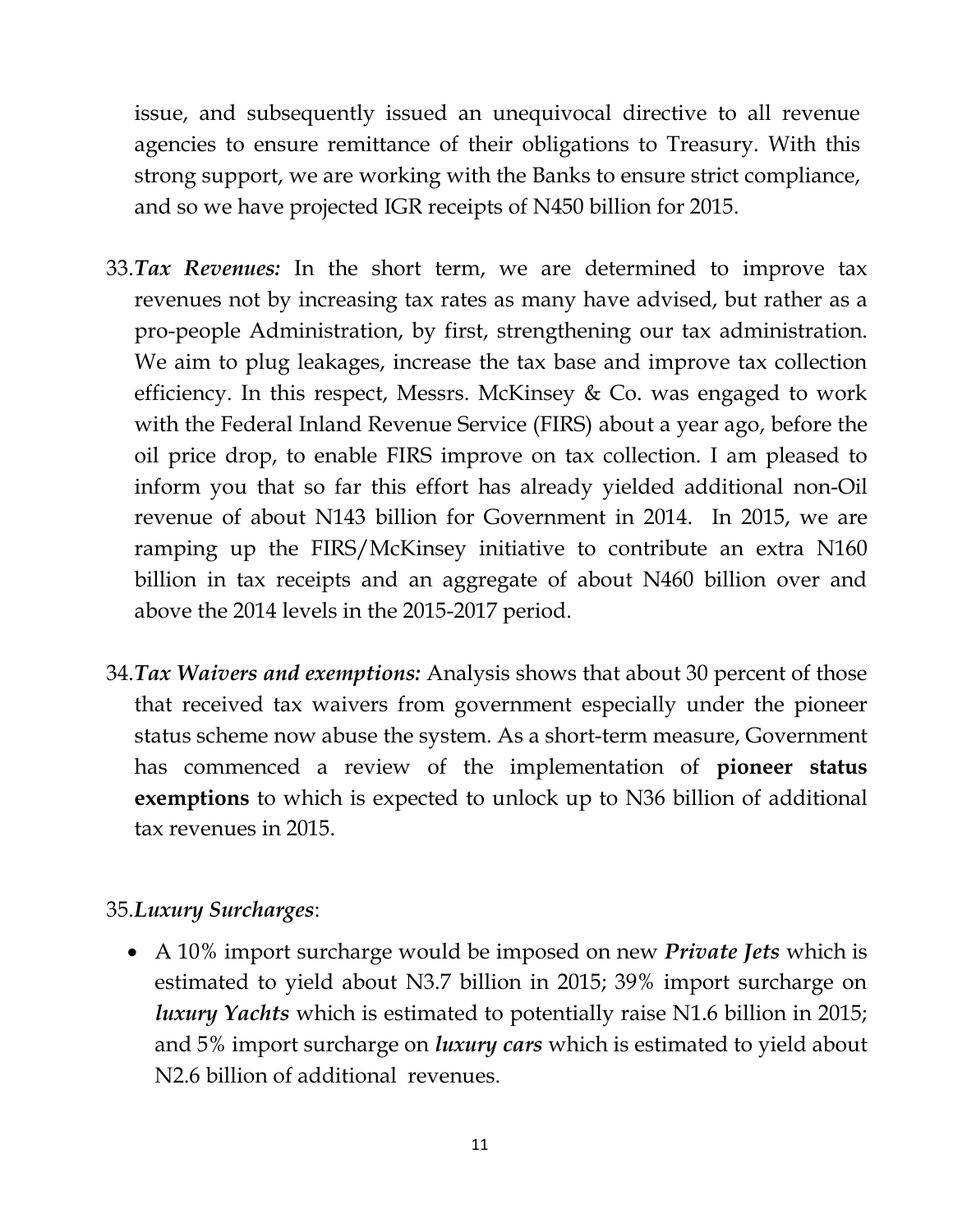- A surcharge on Business and First Class Tickets on Airlines. No charge on Economy tickets
- Others are: the imposition of 3% luxury surcharge on *champagnes, wines and spirits* to generate about N2.3 billion in 2015; and a 1% *FCT Mansion Tax* on residential properties with value of N300 million and above which should yield additional N360 million for FCT. These surcharges would yield a total of about N10.56 billion in 2015.
- 36.In the medium term, it will be important to focus on Tax Policy to see where opportunities lie to streamline and rationalize certain taxes and levies whist looking to boost others. For example, Nigeria has one of the lowest VAT rates in the world and medium term efforts must involve the Legislature to see what opportunities exist with VAT which largely benefits States. Whilst State Governments get 85 percent of VAT, the Federal Government gets just 15 percent. A 5 percent increase in VAT rate for instance would yield N614 billion, most of which would go to the States and Local governments.
- 37.I believe that the discipline these new measures impose will go a long way to support the economy and provide Nigeria a responsible pathway to overcoming the limitations of falling oil revenues without disproportionately affecting the poor-to-middle class.
- 38.Based on these parameters, the 2015 Budget envisages a net federally collectible revenue of N6.9 trillion. Of this, a total of N3.6 trillion is envisaged to fund the FGN 2015 Budget, representing about 3.4% drop from N3.7 trillion for 2014 Budget. This is with more emphasis on non-oil revenue sources to partly compensate for the shortfall in actual oil revenue.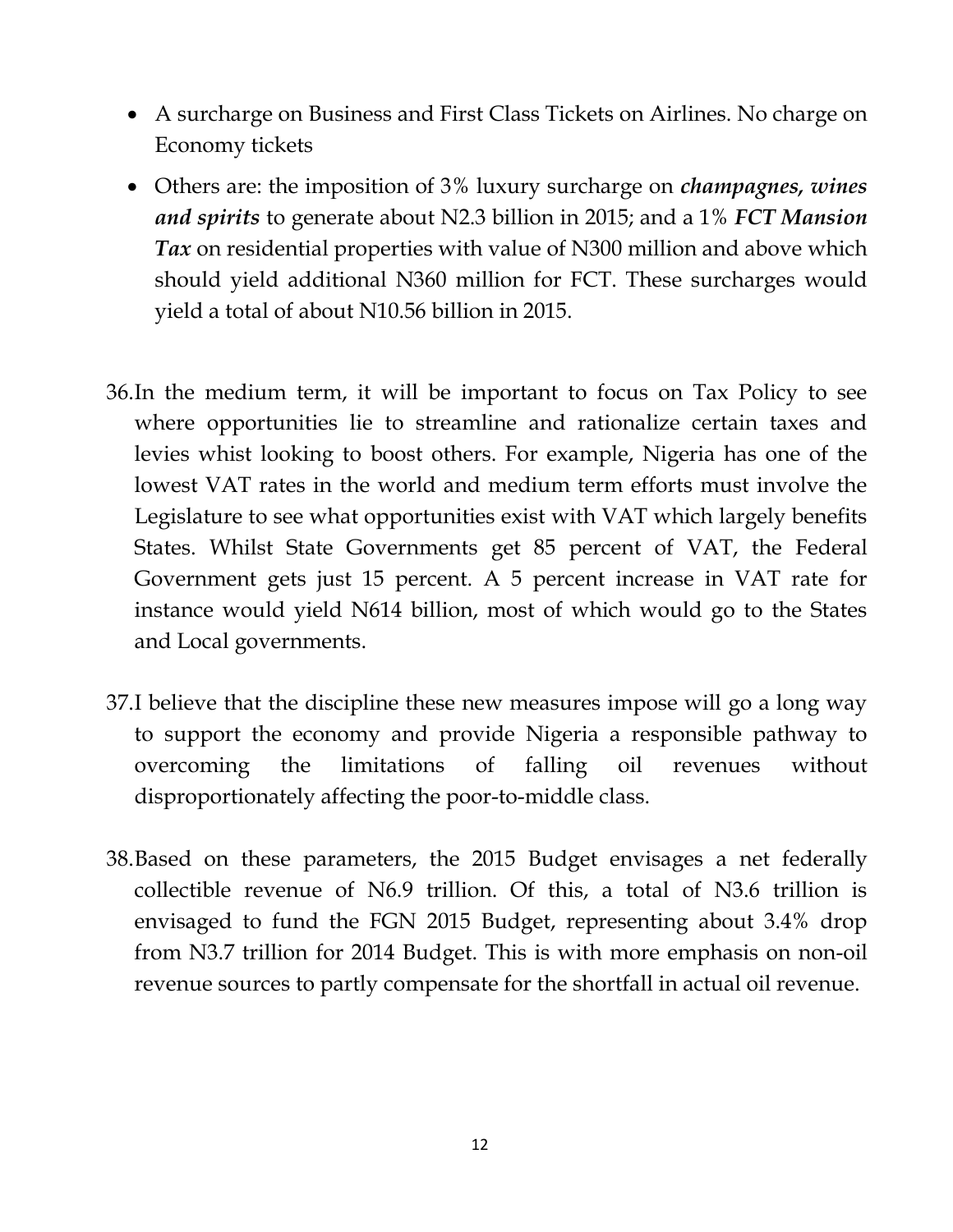## **Expenditures Measures**

- 39.Government is also contemplating short and medium-term measures in expenditure. These focus on cutting non-essential and non-developmental expenditures from the Budget. Some of these measures include:
- 40.*Deploying IT Systems*: In the short term, our strategy to curb recurrent expenditure will increasingly rely on implementing the right technologies such as biometrics and digitizing government payments. It is pleasing to note that we have advanced the deployment of three electronic platforms – namely, the *Treasury Single Account* (TSA), the *Government Integrated Financial Management Information System* (GIFMIS) and the *Integrated Payroll and Personnel Information System* (IPPIS) – which are all geared towards improving efficiency and transparency in our public finances.
- 41.Just through the implementation of IPPIS alone, we have saved thus far about N185.4 billion and weeded out 60,450 ghost workers from 359 MDAs and we intend to save even more. We intend to ramp up the work on these platforms in 2015 to improve on our transparency, efficiency and efficiency objectives while saving the much needed resources for reinvestment to benefit all Nigerians.
- 42.In the short-term, we are instituting measures aimed at improving spending. This exercise which will save a total of N82.5 billion covering the following:
	- *Overhead expenditures*: We propose cuts to *International Travels and Training* by 50% for all MDAs saving about N14 billion, while other provisions for *Overhead expenditure* have been dropped completely  saving about N4 billion.
	- *Administrative Expenditures for Buildings, Equipment, Supplies, etc*: MDAs' provisions for the *procurement of administrative supplies and equipment will be* cut, saving about N5 billion; *procurement and upgrade of buildings* were similarly curtailed saving about N44 billion, while another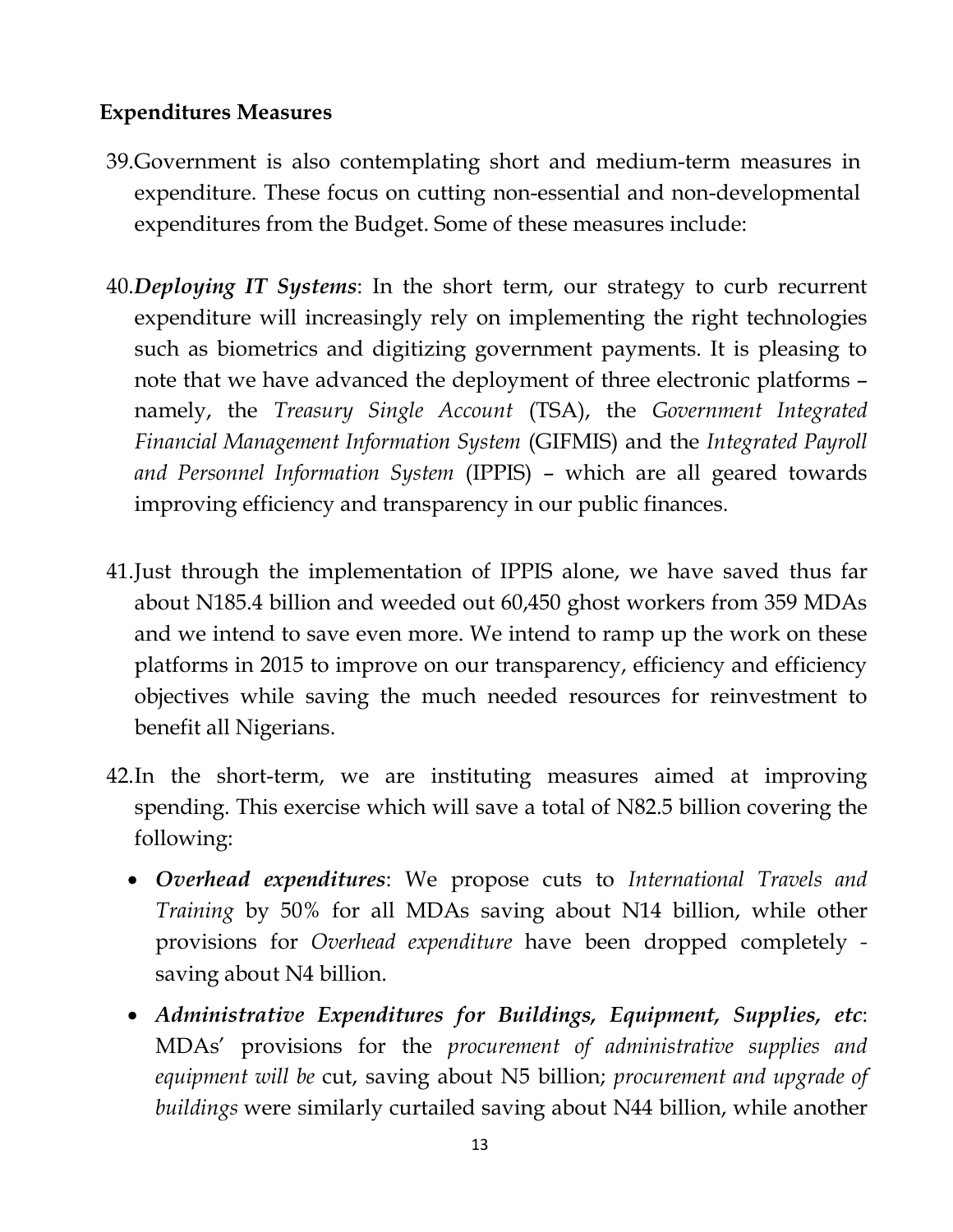N76 billion is proposed for reallocation to more impactful programmes of Government in the security, health, and education sectors.

- We have also commenced partial implementation of the Government's *Whitepaper on the rationalization of Agencies* based on the Oronsaye Report. We have built in savings of about N6.5 billion in the 2015 Budget from the rationalization of some agencies, committees, and commissions. Nevertheless, medium term measures require greater efforts to cut the cost of governance across all tiers and branches of government. This requires support from the legislature to amend laws underpinning certain agencies. A list of such laws will be submitted to the National Assembly for consideration by the second quarter of 2015.
- 43.A fundamental restructuring of budgets is required at Federal and State levels if fiscal sustainability is to be achieved in the nation's economy going forward. The high ratio of recurrent to capital spending must be reversed going forward. We should aim for sustainable budgets with 60:40 recurrent to capital ratios going forward.

## **The Aggregate Budget**

44.Based on the foregoing, the FGN 2015 Budget has an *Aggregate Budget Revenue* of N3.602 trillion made up of: oil revenue of N1.918 trillion and non-oil revenues of N1.684 trillion (implying a ratio of 53% oil revenues to 47% non-oil) to fund an *Aggregate Budget Expenditure* of N4.46 trillion (inclusive of SURE-P) proposed for 2015 Budget, which is about 8% less than in 2014 Appropriation. This expenditure figure is made up of N412 billion for Statutory Transfers, N943 billion for Debt Service, N2,616 billion for Recurrent (Non-Debt) and N634 billion for Capital Expenditure (inclusive of SURE-P).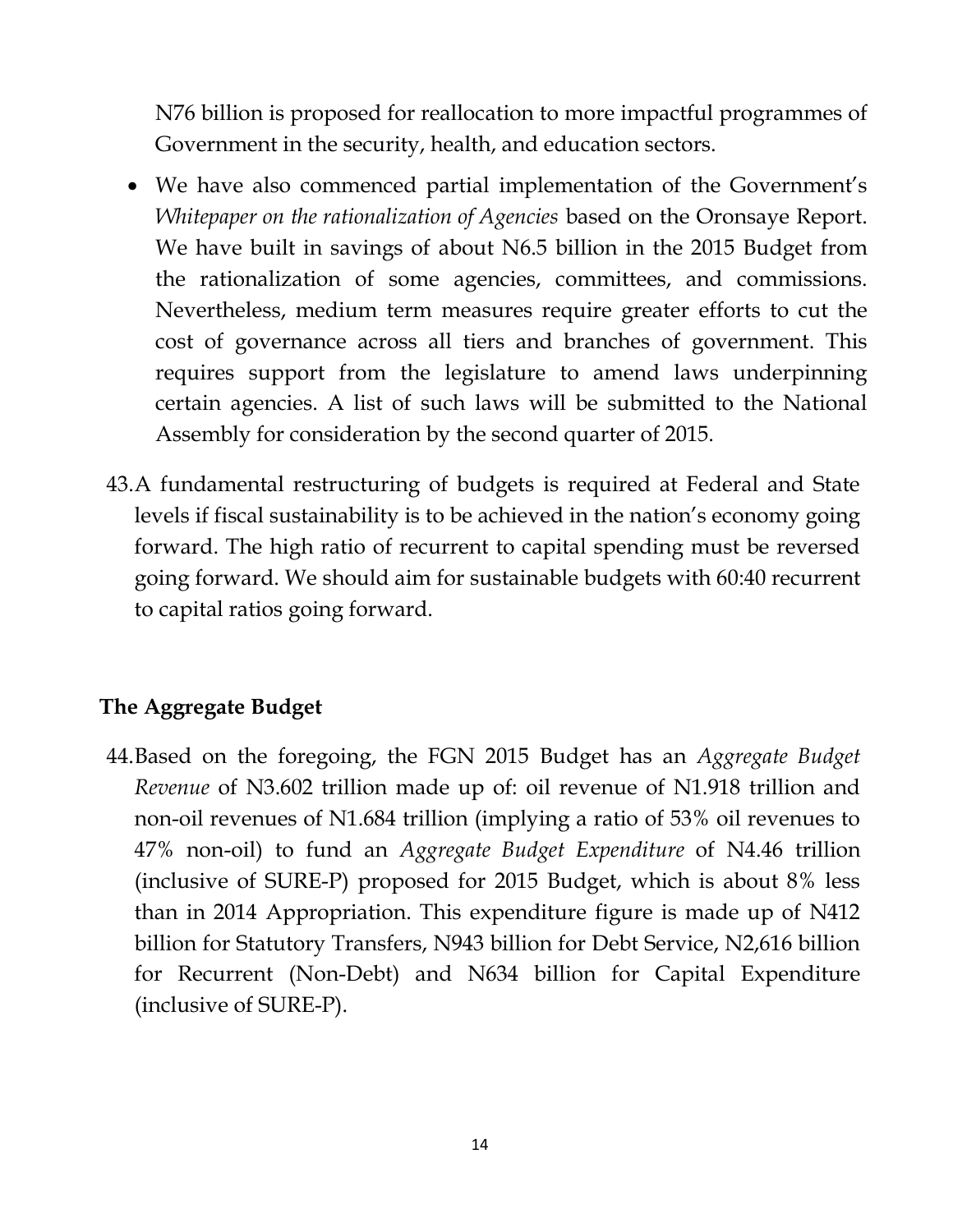#### **Subsidy Reinvestment and Empowerment Programme (SURE-P)**

45.A sum of N102.5 billion is earmarked as the SURE-P budget in 2015. This sum is made up of the Federal Government's share of N53 billion from the savings from the partial removal of subsidy on petrol, augmented by the estimated unspent balance of about N49.5 billion in 2014. I want to emphasize that the actual money for SURE-P in 2015 will depend on average actual market price in the year.

#### *Expenditure ratios and focus*

- 46.Including debt service and statutory transfers, aggregate recurrent expenditure amounts to N3.971 trillion or 85.8 percent of aggregate budget (inclusive of SURE-P). This leaves capital expenditure at 14.2 percent of the aggregate budget (inclusive of SURE-P). Because of this, Government has decided that certain expenditures must take priority and some MDAs may not get any allocation for capital projects. This is temporary but I must mention here that this capital budget of 14 percent will be augmented with external long-term concessional borrowing for infrastructure projects such as \$100 million from the World Bank for Clean Energy Technology project; \$800 million for the East-West Road from the African Development Bank and the Islamic Development Bank; and \$4.8 billion for the Mambila Hydro Electric Power Project from China Exim Bank. The Chinese have also invited us to negotiate a credit of about \$12 billion for the coastal rail project to be given in six tranches over a 6-year period.
- 47.In the overall capital budget, Government has focused expenditure on critical items that will unlock bottlenecks to growth and development. First and foremost is Infrastructure (including Works, FCTA, Transport, Power, etc.) gets 32.58% of the capital vote. Security gets 11.7%, Education gets 3.8%, and Healthcare gets 6.5%. It is important to recall that most Education and Healthcare expenditure are classified as recurrent. So total Education spending is N521.27 billion or 11.7 percent of the aggregate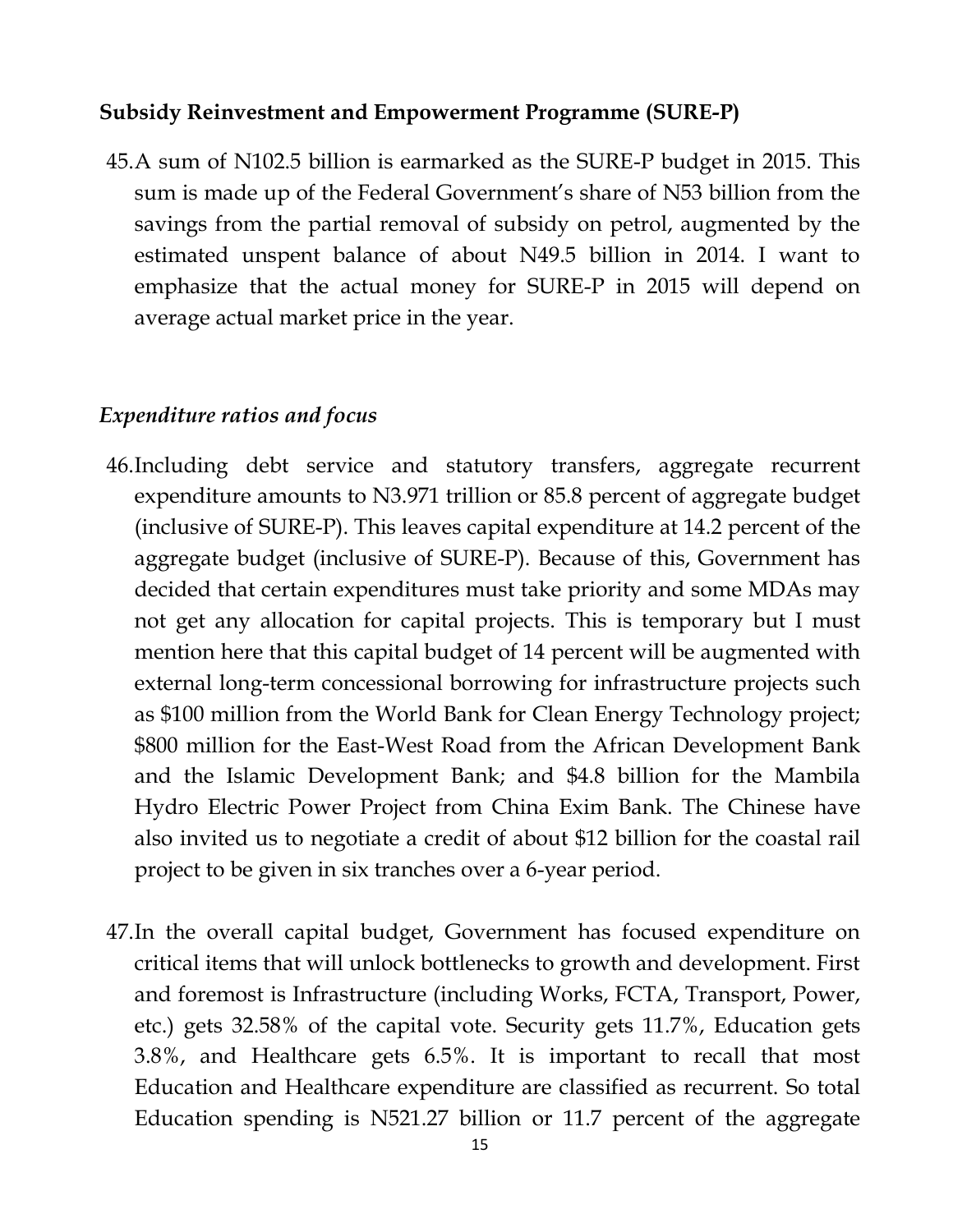Budget (inclusive of SURE-P) and Healthcare is N278.8 billion or 6.3 percent of the aggregate Budget. We are continuing to protect routine immunization for our children because this is *sine qua non* as we work to ensure provision of relevant antiretroviral drugs, eliminate mother to child HIV transmission, and commit resources to eliminating polio.

#### *Fiscal Balance*

48.In view of Government's commitment to fiscal prudence, we are following the downward trajectory with a fiscal deficit of N755 billion (or 0.79% of GDP) in 2015 down from N994 billion (or 1.24% of GDP) in the 2014 Budget. This deficit is well under the 3% of GDP encapsulated in the *Fiscal Responsibility Act, 2007*, which is also the international norm. Projected fiscal deficit in 2015 is 0.79% of GDP and it will remain under 1% of GDP in the medium-term. This 2015 deficit of N755 billion, is to be financed by domestic borrowing of N570 billion, and N255 billion from other sources such as the Stabilization Fund, signature bonuses, sale of government properties, and privatization proceeds.

#### *Debt Management*

49.Let me take some time to speak on our debt situation. As at the end of September 2014, Nigeria's overall public debt stock stood at \$69.6 billion or about 13 percent of GDP. This debt stock is made up of external debt of \$9.5 billion and domestic debt of \$60.1 billion. The size of the domestic debt stock is a source for concerns but you may recall that this current level of debt is attributable to the explosion in domestic borrowing from N200 billion in 2007 to about N1.36 trillion in 2010 to finance the budget deficit resulting from an increase of about 53.7% in the wage bill in 2010 for all categories of federal employees. Since then, this Administration has been prudent with the issue of debt and borrowing.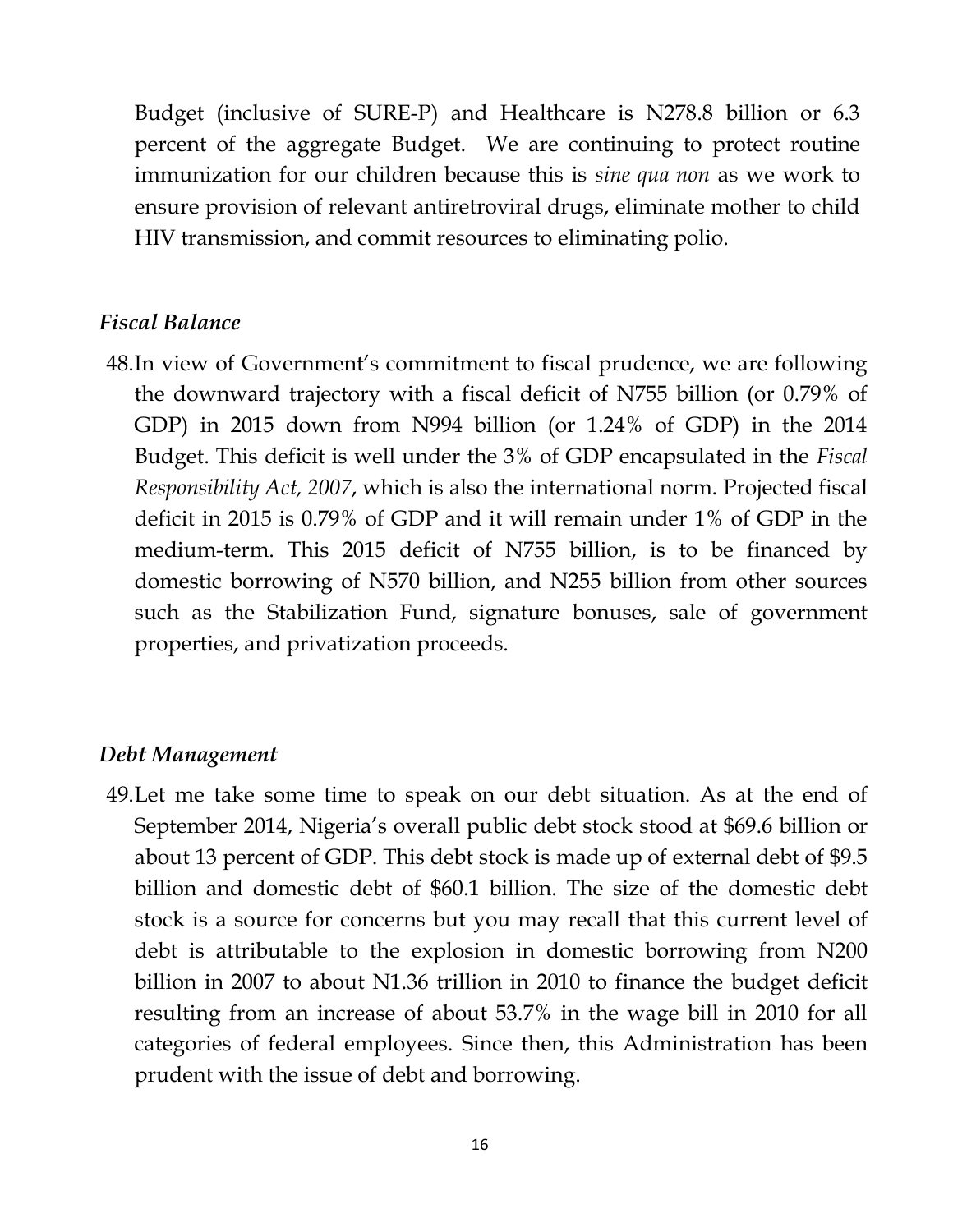50.We have focused on more long-term concessional debt financing to finance infrastructure such as power, rail, roads, and water. For the first time in our nation's history we even managed to retire N75 billion of domestic bonds in 2013. Our efforts have helped to drive down domestic borrowing from N852 billion in 2011 to N642 billion in 2014. Despite the present tough situation, we do not plan to go on a borrowing spree but instead further take down domestic borrowing to N570 billion in the 2015 Budget. We are conscious of the need to watch debt service to revenue ratio which is climbing – from 17% in 2011 to 19% in 2014 and 22% in 2015 budget. But our approach is prudent and will remain so.

#### *Pensions*

51.The other challenge we are faced with is that of pensions. Our retired personnel have been vehemently protesting against their unpaid entitlement. Even though we cannot yet accommodate the new statutory provision of 10% as a result of fiscal constraints, the Government in its traditional pro-people posture has stepped up to make provisions for the arrears, to the tune of N21 billion. So these ongoing fiscal adjustments will not weigh too much on our pensioners who have toiled hard for several years and deserve their entitlements.

#### *Subsidy*

52.Let me now turn to the issue of subsidies. Many Nigerians have, rightly, asked when the pump price of PMS will be reduced, given the declining price of oil. As you know, the relevant Agency of Government responsible for petroleum product pricing matters is the PPPRA. The information we have is that they are now updating their template based on recent developments and we hope they can address this issue soon. However, preliminary estimates show that the break-even crude oil price at which the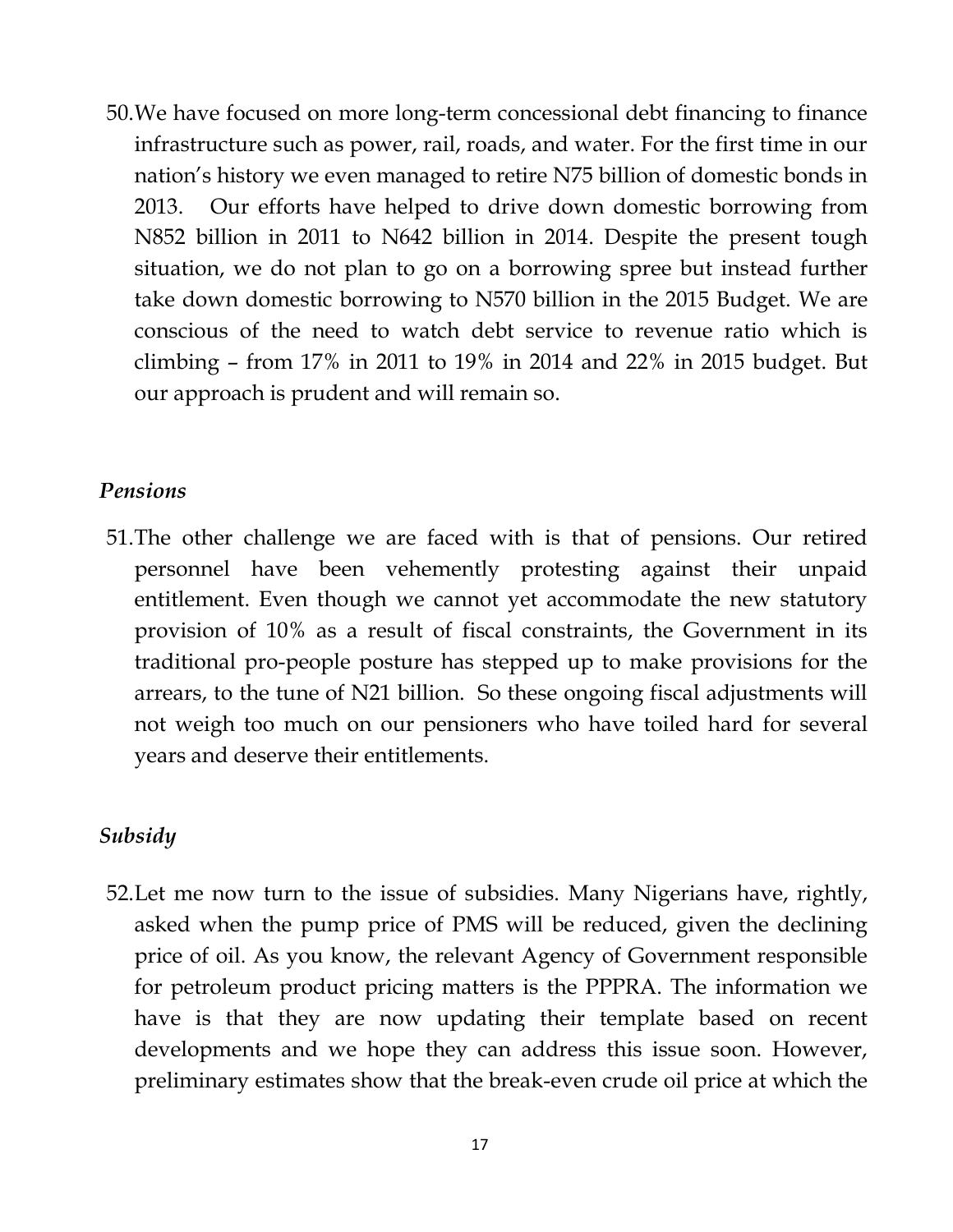landed cost of PMS will equal our current pump price of N97 per litre so that there will no longer be subsidy is about US\$60 pb.

- 53.It is only when crude oil price (Bonny Light) falls below this level that the pump price of PMS (which includes N15.49 per litre distribution and Petroleum Equalization Fund cost) can begin to come down. The breakeven price of crude oil would have been higher were it not for the N15.49 per litre distribution margin. It should be noted that the oil price is extremely volatile, and we need to see the price settle at a particular level for sometime before taking a decision on what to do with the pump price. Otherwise, we would be reducing the price one day, and raising it the next. This issue will be discussed with stakeholders once the price volatility eases off.
- 54.So Ladies and Gentlemen, as we make adjustments to the Federal Government's Budget, efforts must also focus on policies that stimulate private sector activity in some key sectors of the economy to further unlock sustainable and inclusive growth. It is not only spending that counts but supportive government policies can unleash even more growth than direct spending. Therefore, I will like to dwell on certain sectors where supportive government policies and implementation in the 2015 Budget will promote further diversification, create jobs, and support the average and poor Nigerian.

#### *Financing for the Housing Sector*

55.For many years, the dream of home ownership has eluded many Nigerians primarily due to limited access to mortgages. In light of this, the Nigerian Mortgage Refinance Company was launched by Mr President in January this year to serve as a re-financing institution to provide our mortgage lending banks with increased access to liquidity and long-term funds so that many more Nigerians can access affordable mortgages repayable over 15 to 20 years. To kick-start this revolution, we launched the 10,000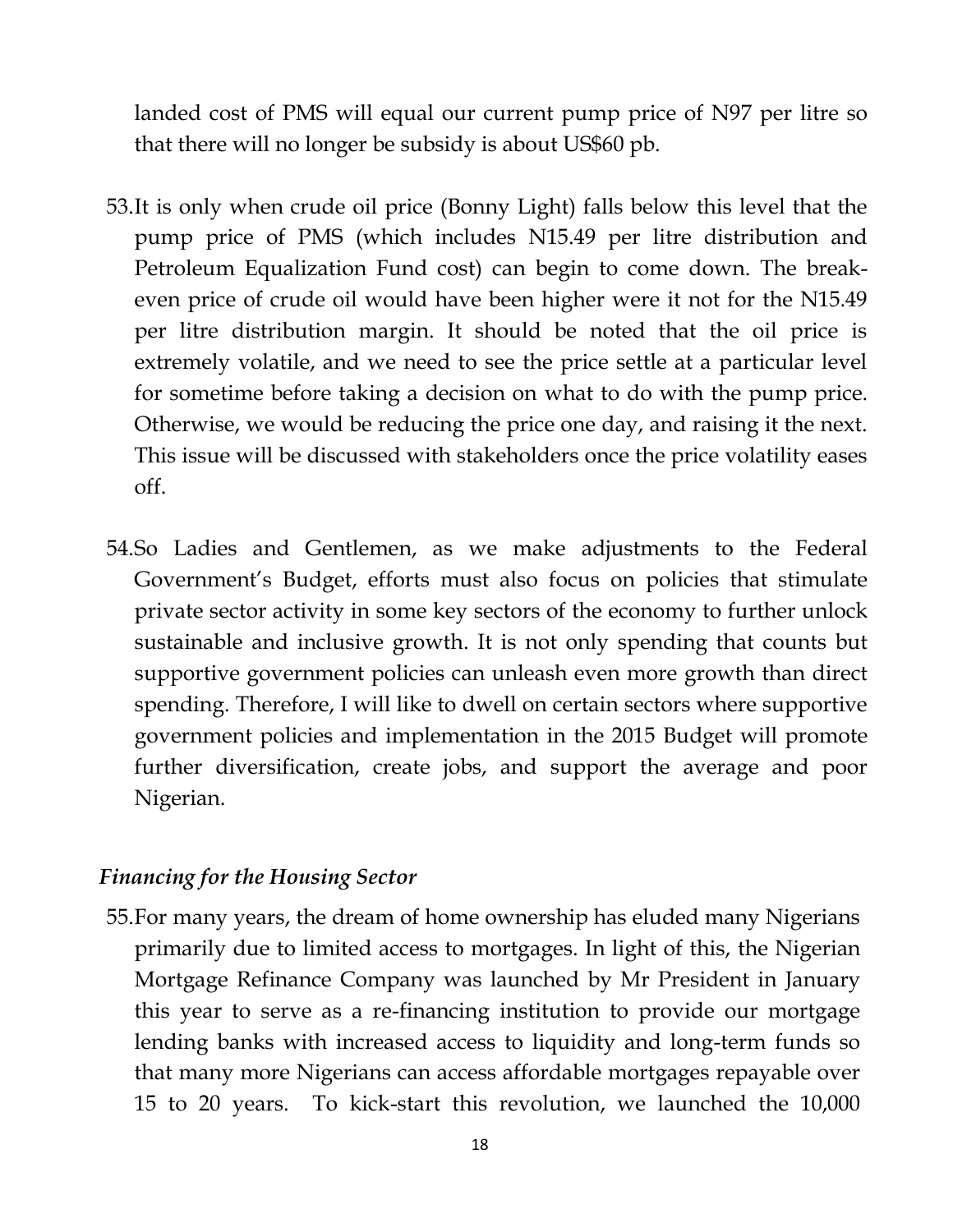Affordable Housing Mortgage Finance Scheme targeted at young working class Nigerians which is to be implemented in 2015 to the medium term. The call for 10,000 applications was 6 times oversubscribed and all 66,000 applications are currently being processed for mortgage loans with plans to support our young participating citizens to get housing in 2015.

56.NMRC is working with 18 state governments, starting with Lagos and the FCT, to review existing titling and property registration processes with a view to fast tracking these and reducing associated costs from an average of 16 percent of the value of purchased property to 3 percent – a large drop in processing costs. In 2015, we aim to expand to more states of the federation. This action in mortgage finance coupled with the Ministry of Housing push to construct thousands of affordable homes will lead to the creation of thousands of jobs.

#### *Insurance Sector:*

- 57.In these challenging times, financial services can boost job creation. Therefore, we are now working to seriously revitalize our insurance industry to ensure that it contributes to job creation especially for our young men and women. Our insurance industry has not achieved its full potential when compared to other emerging economies such as South Africa, Kenya, and Turkey. Today, only 3 million of our citizens are insurance policyholders, and overall insurance penetration is less than 0.5 percent of GDP. We would begin addressing the challenges that hold back this sector in order to attract investments and grow the industry.
- 58.The goal in the next three years, is to grow the total insurance premiums from N300 billion currently to N1 trillion, to increase the number of insurance policyholders from 3 million today to 10 million and finally, to increase the number of direct jobs created in this sector from 30,000 people today to 100,000. We will achieve these goals by increasing enforcement of compulsory insurance in the country, expanding innovative insurance products such as we have done with housing insurance under the NMRC,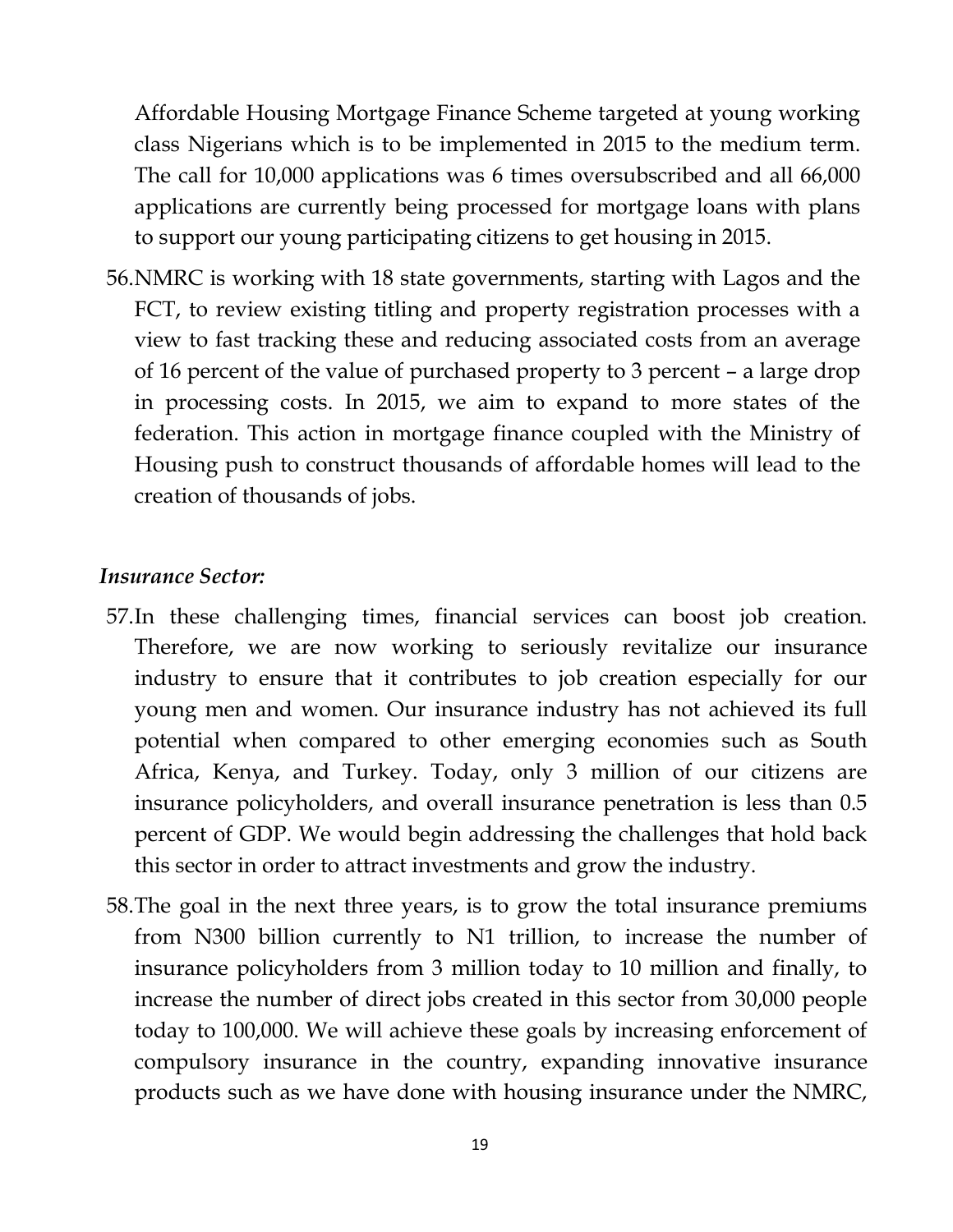investing in training skilled professionals for the sector, and re-building consumer trust in our insurance industry starting in 2015.

# *Manufacturing:*

59.In 2015, we will continue with the implementation of the National Industrial Revolution Plan (NIRP) which is aimed at industrializing Nigeria and diversifying our economy into sectors such as agro-processing, light manufacturing, and petrochemicals. We will continue to support our private sector, particularly the SME sector, to enable them to perform and create jobs in spite of the economic challenges. To encourage the private sector, we have now recommenced honouring the Negotiable Duty Credit Certificate (NDCC) while we review and restructure the Export Expansion Grant (EEG) Scheme with a view to making it more sustainable.

# *Oil and Gas*

- 60.In 2015, we will take work with the National Assembly to get the Petroleum Industry Bill passed into law, in order to drive further reforms in the sector Our commitment to powering the economy of Nigeria through gas remains unwavering. Consequently, we fully intend to implement gas industrialization projects which will enable gas-based industries and increase economic activities in the manufacturing sector of the Nigerian economy.
- 61.The Delta Gas & Petrochemical complex starting in 2015 will spark a revolution in gas in the country and emphasis will be further placed on gas to power initiatives. Through PPP initiatives, we plan to make available cooking gas at cheaper costs for the Nigeria public. Additionally, we will continue with the refinery rehabilitation programme to improve products yields and capacity utilization.

# *Agriculture*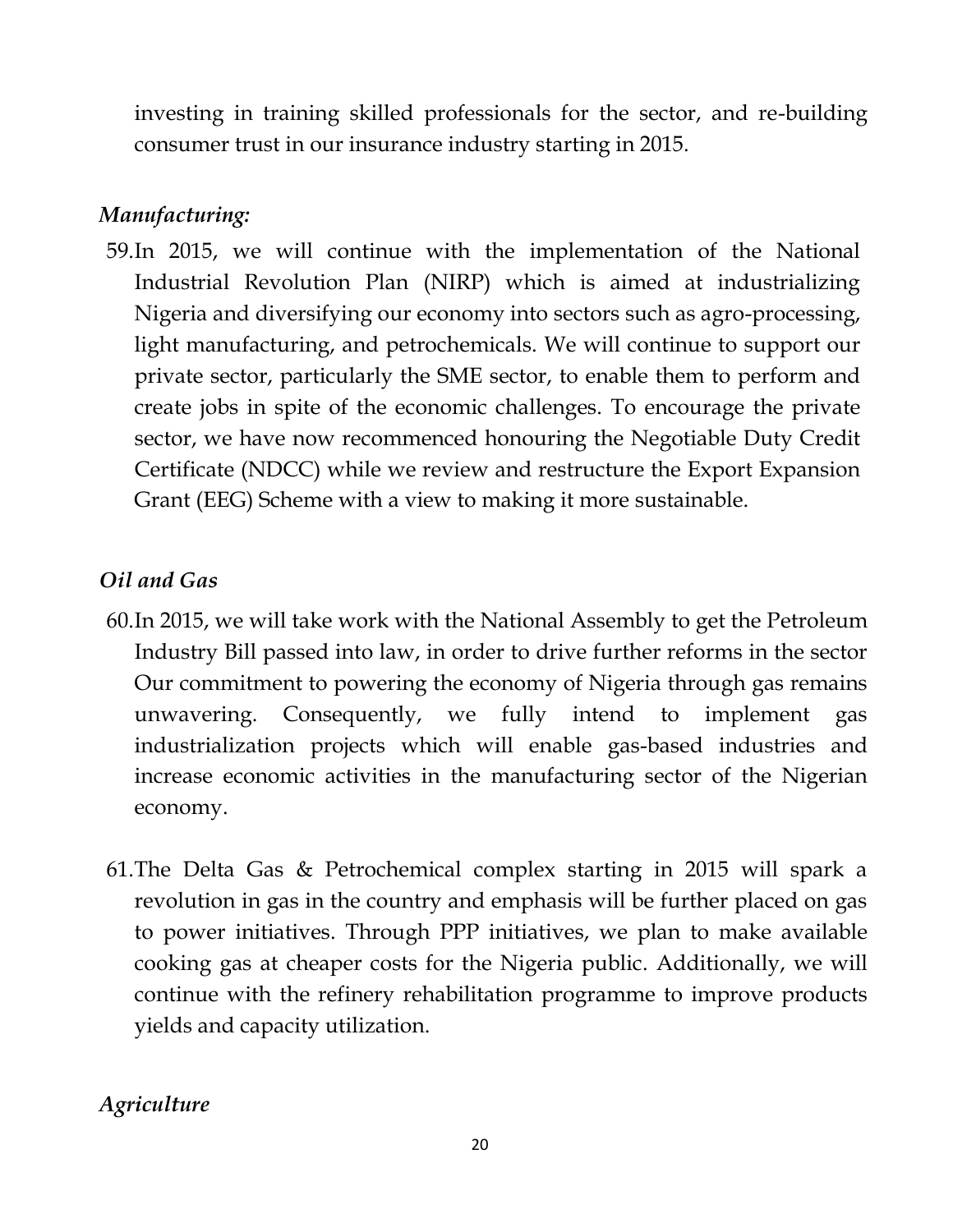- 62.In 2015, policies to support agriculture will be major. To sustain Nigeria's ongoing transformation in the agricultural sector, we have planned further investments in the sector. In addition to a N50 billion Farm Mechanization Support Fund set up by the Central Bank to establish 1,200 agricultural equipment hiring enterprises, this Administration yesterday launched a \$100 million Government and Donor Fund for Agricultural Financing in Nigeria (FAFIN) to provide long-term tailored financing for agribusinesses. Both funds would be fully operational in 2015 to support our small and medium scale farmers.
- 63.In addition, self-employment initiatives under the Youth Employment in Agriculture Programme (YEAP), called the "*Nagropreneurs programme"*, as well as the Nigerian Schools Agricultural Programme (NSAP) have been launched*.* These schemes encourage our youth to go into large-scale agriculture as entrepreneurs and Government plans to develop over 750,000 young *Nagropreneurs* by the end of 2015.
- 64.We will also support the establishment of new agro-industrial clusters to complement the staple crop processing zones being developed across the country and scale up the E-wallet system with support from our donors. Working with the private sector, we will continue to improve market outreach, produce storage, and strengthen agricultural insurance.

#### *Solid Minerals:*

65.In 2015, the Solid Minerals sector will take off. A fiscal regime has now been completed for the sector, and a review of the mining landscape for artisanal and small-scale miners is also underway to improve their processes and contributions to the economy. The solid minerals sector is expected to begin substantiated contributions to the Federation Account in the medium term., starting with N14 billion incorporated as non-Oil revenues in the 2015 Budget.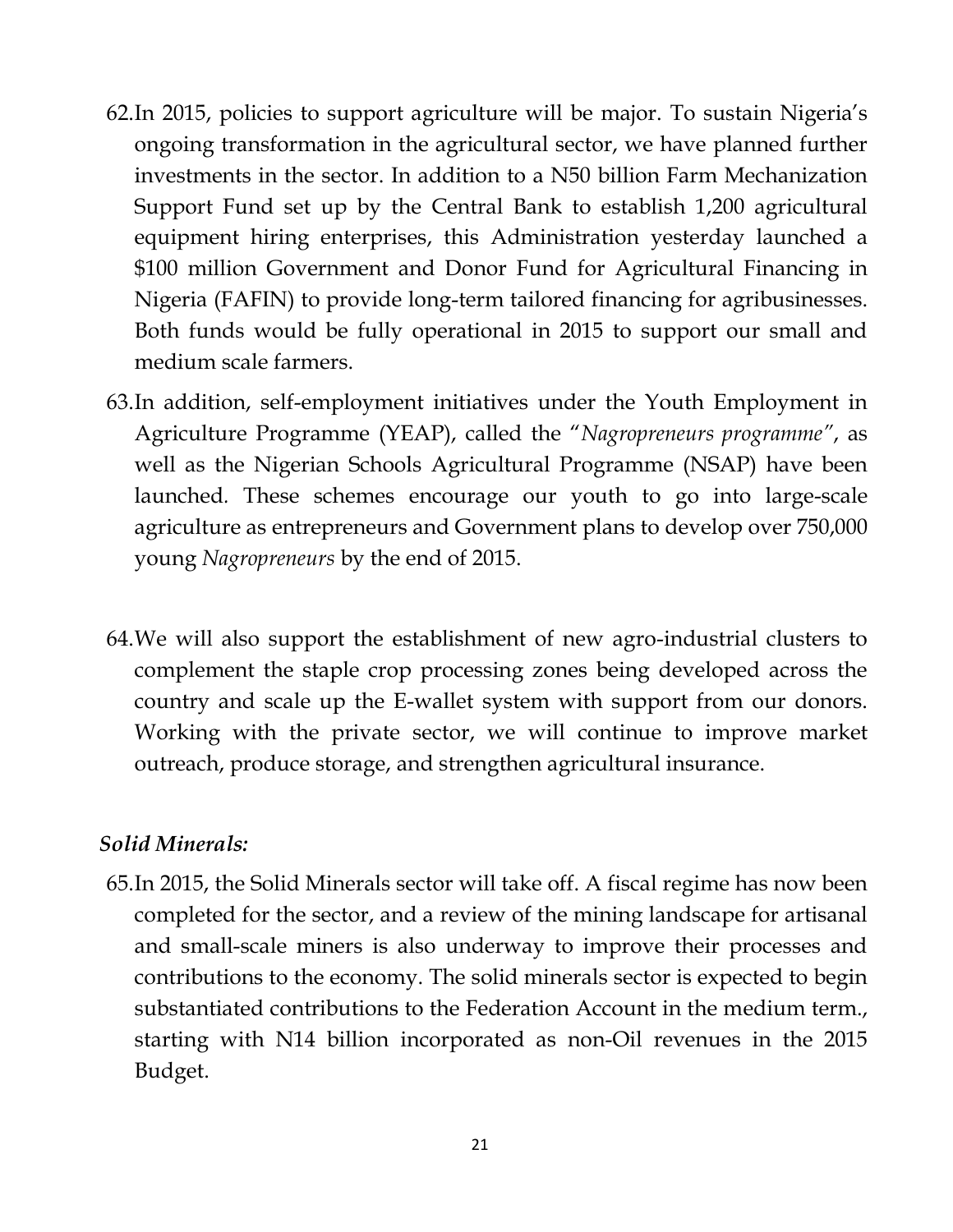#### *Creative Industries*

66.We are all aware of the enormous potential of our creative industry whether in music, film, fine art and craft, IT and software and so on. Today, Nollywood alone accounts for about 1.4% of our GDP and employs 200,000 people directly and nearly 1 million people indirectly. So, the potential is great. But I believe our Nollywood industry is capable of reaching even greater heights on the world stage. To support this sector, Government initiated the *Project Advancing Creativity and Technology* (PACT) Nollywood, which is a N3 billion grant programme for Nollywood. I am happy to report that through this initiative, we are co-financing over 90 film projects with grants, and have contributed to building the capacity of over 200 film industry practitioners and technicians. In 2015, we will accelerate the implementation of the programme with the remaining N2 billion focused on tackling intellectual property and distribution challenges faced in the industry.

#### *Information and Communication Technology*

*67.*In the ICT sector, we are on a clear path to creating an inclusive digital economy with a focus on our youth and women. In 2015, we would deepen the NaijaCloud Project launched in 2013 with the objective of creating digital job opportunities and reducing unemployment. We would train an additional 1000 unemployed youth in every state of the federation, and empower them with skills to use Microwork and e-Lancing platforms to improve their productivity. In addition to this, the Digital Girls Curriculum that was successfully piloted in 12 secondary schools across the nation will be reviewed and made available for girls in all secondary schools across the nation starting Q1 2015, to encourage our young women in ICT. To ensure the continued growth of the Nigerian ICT industry, in 2015 we would enhance on-going work in developing guidelines and policy documents to strengthen the sector.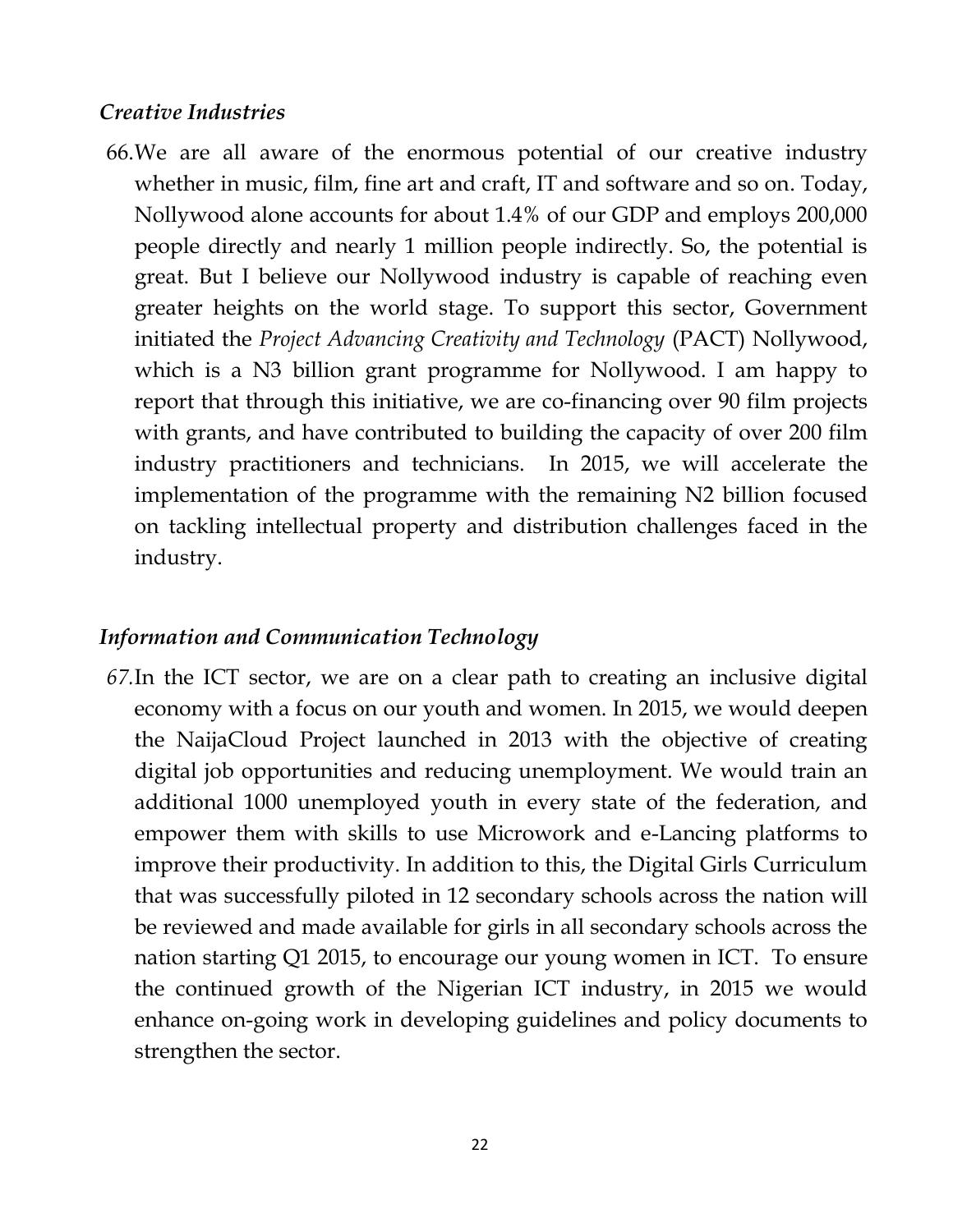## *Infrastructure Development*

68.Infrastructure is a critical area of focus in the 2015 Budget.

- *Power:* Supply of power is key but still uneven. We recognize that in some parts of the country, the number of hours of available power is up while in others it is lower, with more interruptions. The key to unlocking more steady power supply is gas availability and pricing. Our current power generation capacity stands at about 7,000 MW, of which about 6,000MW is thermal. But fifty percent of this thermal capacity is currently unutilized as a result of gas supply constraints.
- To mitigate these constraints, a lot of effort was, in 2014, put into addressing the root causes of the problems. Some of these measures include increasing the price of domestic gas from \$1.50 to \$2.50 per million British Thermal Units (btu) with an additional allowance of up to \$0.80 for gas transportation, leading to renewed commitment by gas suppliers to increase supply of gas to power by about 900 million standard cubic feet per day in 2015; and increased focus on gas pipeline security.
- In addition, the objective of diversifying our energy mix is being pursued with vigor in 2015. Construction activities at the 700MW Zungeru power plant are progressing and progress is being made towards the take off the 3050MW Mambilla power plant.
- *Roads:* For the roads sector, the 2015 Budget will enable considerable progress and indeed, completion of some major projects such as the East-West road, the dualization of the Abuja-Abaji-Lokoja road, the rehabilitation of the [Ayingba-Otukpo road], and the dualization of the Kano-Maiduguri road. We will also increase the pace of work on important roads such as the Enugu-Port Harcourt expressway, the Lagos-Ibadan expressway, and the second Niger Bridge. The latter two are being constructed under PPPs led by the Infrastructure Bank and the NSIA. Our plan is to encourage more PPPs in the medium term.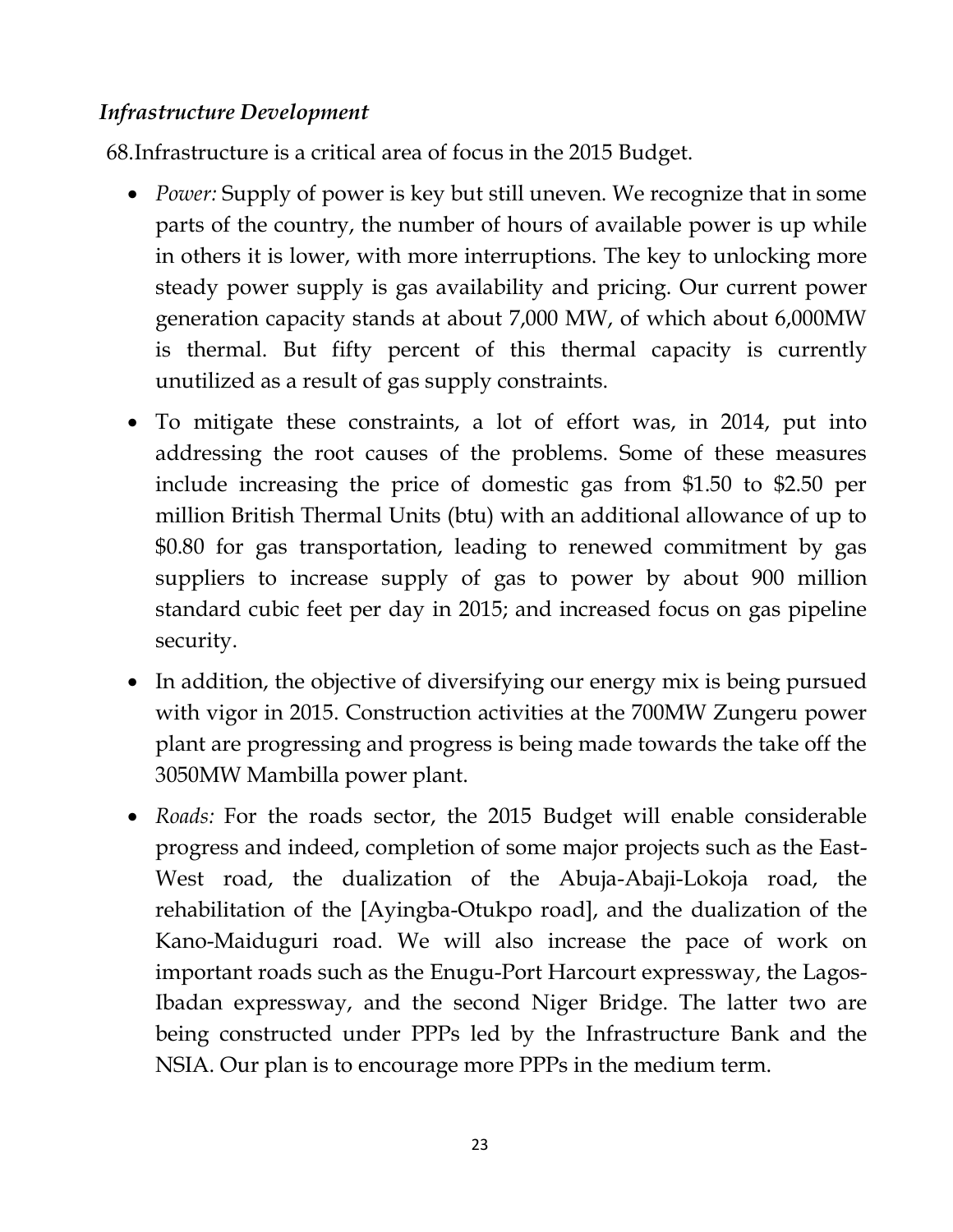*Aviation:* In 2015, we will continue to invest in upgrading our air navigational and security systems to maintain safety in our skies. We will also complete work on the remodeling of the remaining airport terminals across the country, and accelerate construction work on the five new airport terminals and 13 perishable cargo terminals across the country.

#### *Support for Job Creation*

- 69.*YouWin:* this successful program has nurtured over 2,400 young entrepreneurs with 22,000 jobs created in the first two rounds. YouWin 3 is starting to disburse to its 1,500 beneficiaries who are expected to create on average 9 jobs each, and we will continue in 2015 with the implementation of YouWin 4, which will again, identify another 1,500 young entrepreneurs to support. The government also launched a \$50 million SME Venture Capital Fund that will help take YouWin beneficiaries and other viable SMEs to the next level, and create even more jobs. The government's focus on this program despite a tight budget is part of the pro-people efforts of this budget to support our youth.
- 70.*G-WIN*: The Growing Girls and Women Initiative in Nigeria which was launched in 2013 to integrate our women and girls into key sectors of the economy through budgetary initiatives has yielded positive results and generated interest across the board. Specify some results achieved include the training of 2285 young women in ICT; treating 2362 VVF patients and so on. In 2015, we would continue to expand this program. In addition to the original five ministries, the Ministry of Environment has also has now signed an MOU to join GWIN effective in 2015 and discussions are ongoing with other Ministries and the private sector for partnership.

#### *Establishment of a Wholesale Development Finance Institution*

71.Finally, Ladies and Gentlemen, the government plans to launch in January 2015 the Development Bank of Nigeria (DBN) – a wholesale financial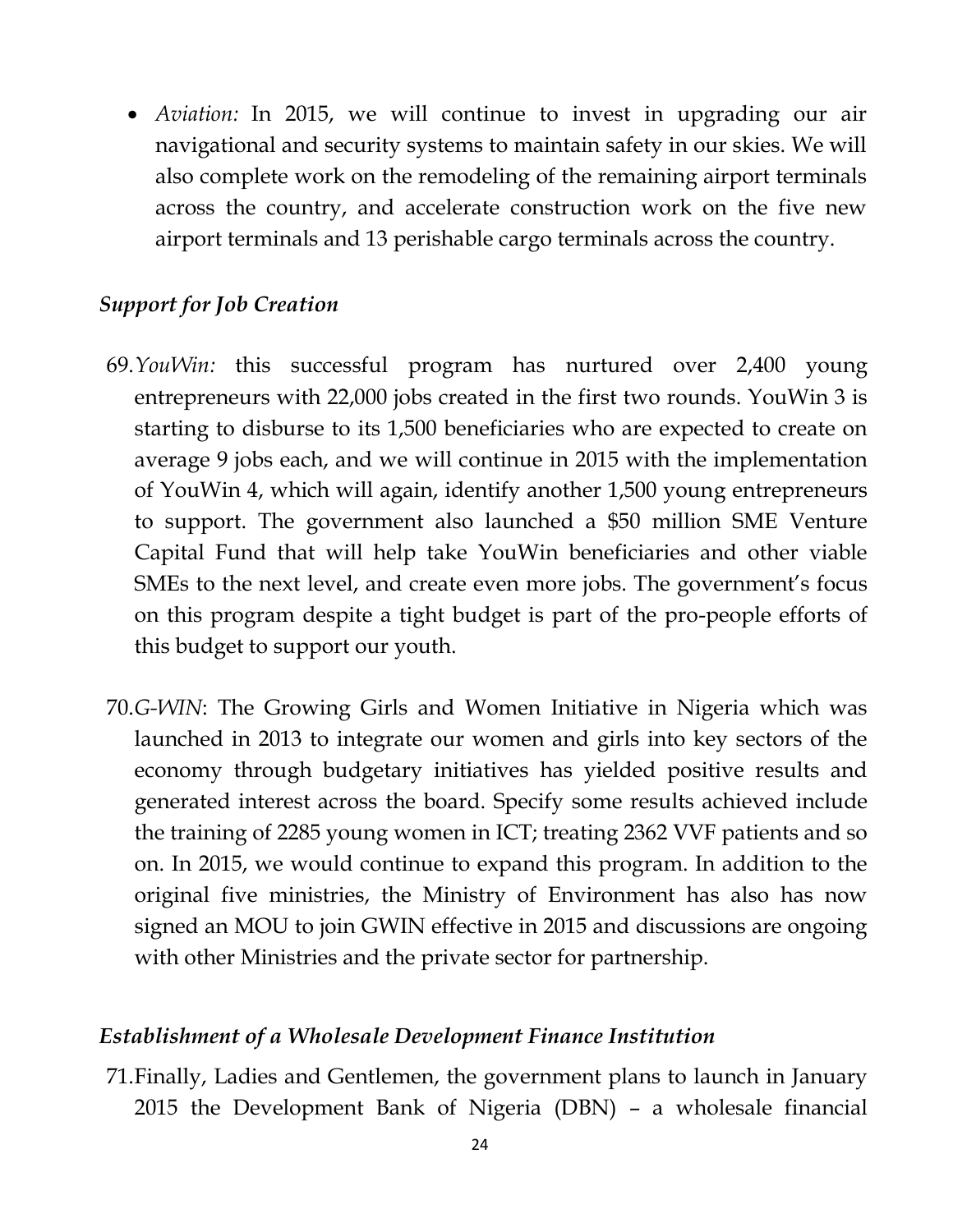institution that will support our private sector especially SMEs to access more affordable financing with longer tenure. Several Nigerian entrepreneurs still lack access to affordable financing, with medium- to long-term tenors. At least, over twenty thousand entrepreneurs in critical sectors of the economy are targeted to be financed through the DFI in its first full year of operation. We are working with partners such as the World Bank, the Africa Development Bank, the BNDES Bank in Brazil, and KfW in Germany, and have set aside the sum of N4 billion in addition to the N16 Billion provision in the 2014 Budget to realize this project. Our existing Bank of Agriculture and Bank of Industry will be re-structured as specialized institutions to retail financing from this new wholesale development bank.

- 72.Due to all these efforts, GDP is expected to still grow by a decent 5.5 percent, driven by non-Oil sector growth. This growth is important as it will enable us keep poverty in check. People often criticize our emphasis on GDP growth, saying "*na GDP we go chop?*" but the truth is that if GDP does not grow, poverty will worsen. GDP growth is therefore necessary but not sufficient for development and we need to bolster our non-oil growth rate.
- 73.That said, to properly tackle poverty, we have been working for the past 4 months to develop a Social Safety Net with the support of our development partners especially with the World Bank supporting with US\$500 million. The Ministry of Planning has already put in place a Social Protection Policy upon which the Safety Net will be based. This program, which will kick off in the latter part of 2015, will aim to reach up to 3 million households (or about 13 million people) within a 10 year period. For the first time in Nigeria, we will have a robust national system for effectively targeting the poorest for social assistance. This program will not only alleviate poverty but will also contribute to socio-economic inclusive through linkages with sectors.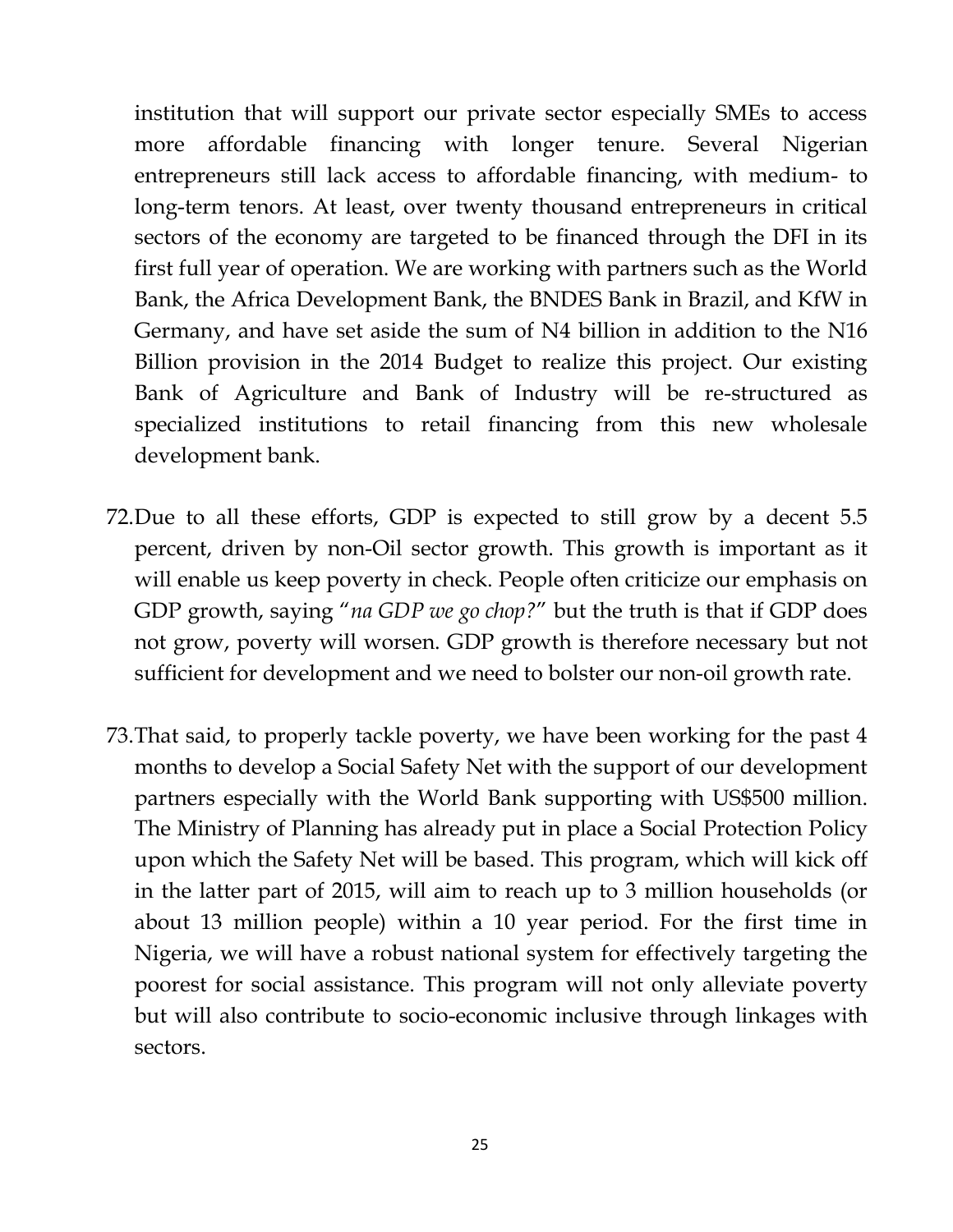- 74.Regarding Social Safety Nets and Inclusion, the challenging security situation in the North East with emergency rule in three States, namely: Yobe, Borno and Adamawa makes the region one of the prime areas for targeting under the new Social Safety Net program under construction. In addition, government has developed three strategic programs to alleviate the suffering of the affected population in the North East.
- 75.The full implementation of the *Safe Schools Initiative* (SSI) will be revved up in 2015 with the transfer of 2400 schoolchildren from high risk areas in the Northeast to other parts of the country, amongst other interventions. The *Presidential Initiative for the North East* (PINE), aimed at rehabilitating infrastructure as well as helping to restore their livelihoods, has received a boost in its budget from N2 billion to N5 billion, to deliver on its mandate. Also, the Presidential *Victims Support Fund* will administer palliatives to the victims of recent terrorist activities in the region.
- 76.In all of this, Nigerians must know that we will never forget our Chibok girls, and we are praying and working for their return.

#### **CONCLUSION**

- 77.Let me now conclude Ladies and Gentlemen. 2014 has been a difficult Budget year, and fiscal outlook over the mid-term 2015-2017 will also be equally challenging. As the international oil market evolves, crude oil prices may probably never reach \$100pb again. So Nigeria really needs to continue the diversification drive and "reset" the mind of every Nigerian to the emerging non-Oil economy we need to build.
- 78.This transition Budget will move us to take action on important short to medium-term measures that will lead to a deepening and widening of the diversification drive over the next decade Let us believe in the possibility of a Nigeria that no longer trembles because oil prices have moved. Because